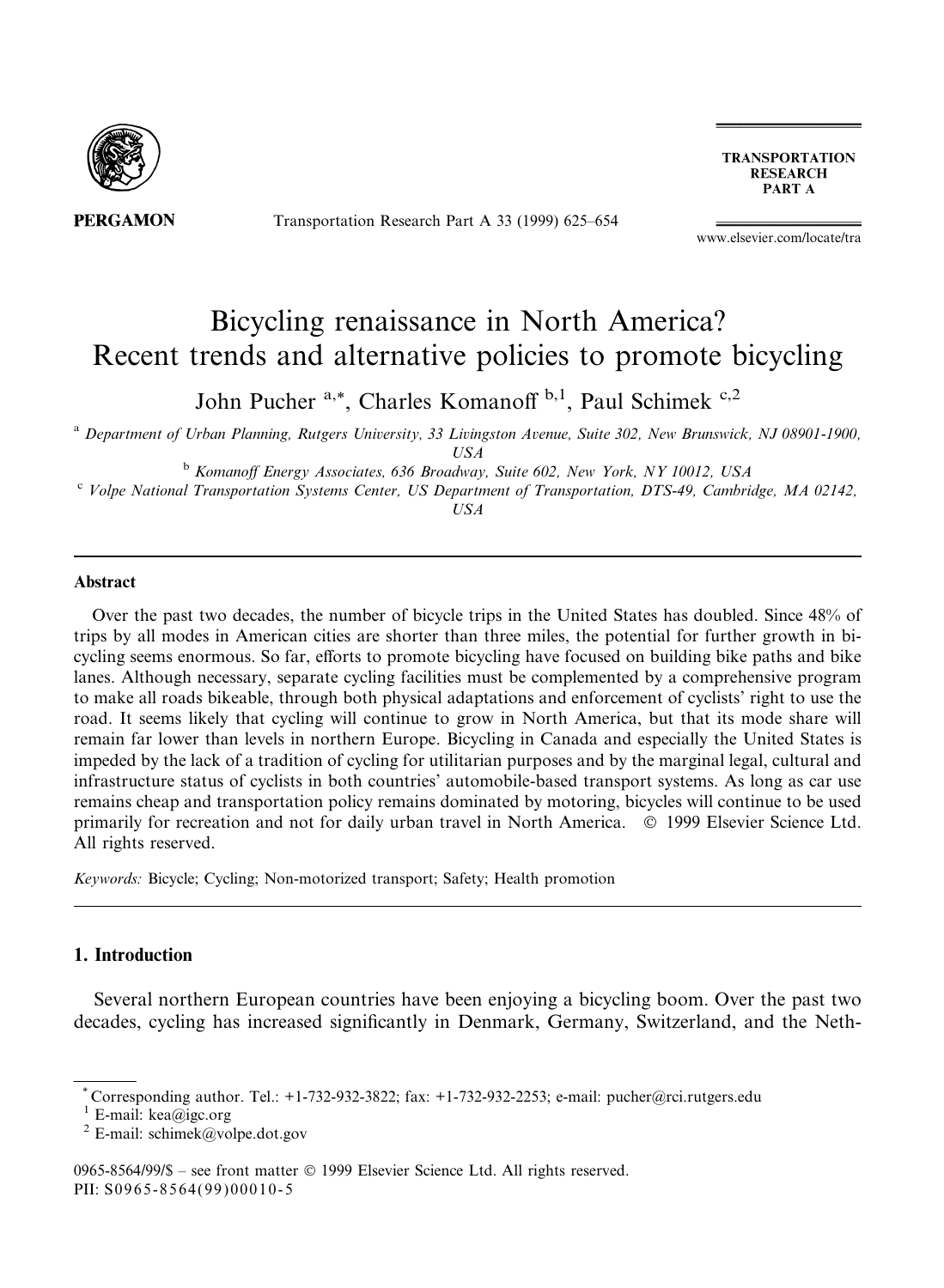erlands (Dutch Ministry of Transport, 1995; Zegeer, 1994; Tolley, 1997; Pucher, 1997). The number of bicycle trips has grown substantially in these countries, and in many cities cycling's share of travel has risen as well. In Germany, for example, bicycling's modal share for urban trips rose by half between 1972 and 1995, from 8% to 12% (Pucher, 1997). Currently, the bicycle's share of local trips is 30% in the Netherlands, 20% in Denmark, 12% in Germany and 10% in Switzerland  $-$  over 10 times higher than in the United States (Pucher, 1997).

All these European countries have very high standards of living, and all have experienced rising incomes, growing auto ownership, and rapid suburbanization. Yet bicycling is thriving in this environment, primarily due to long-term commitments to enhance the safety, speed and convenience of bicycling while making driving more difficult and expensive. These policies were adopted by democratic political systems, partly to mitigate the social and environmental harm of excessive auto use in cities, and also to accommodate rising demands for mobility within the physical constraints of congested urban roads, high-density cities and limited land supply for parking.

Many groups have been advocating increased bicycling in the United States, not just for recreation but also for commuting and other utilitarian purposes. The League of American Bicyclists, the Bicycle Federation of America and bicycling groups in virtually every state and many cities coordinate bicycling events, offer training courses, and lobby for cycling facilities and cycling-friendly roads and traffic policies. Many environmental organizations, community activists and urban planners support cycling because it is an energy-efficient and non-polluting transport mode, and some transport planners view space-efficient cycling as a way to reduce roadway congestion. Apart from the cost of travel time, cycling is also cheaper than any mode except walking and thus affordable to even the poor. Moreover, the public costs of bicycling are modest, especially compared to motorized transport. Finally, fitness experts and health professionals advocate cycling for its cardiovascular benefits.

In recognition of the benefits of bicycling, and in response to strong public pressure, public policies in the United States have become more supportive of bicycling, especially since passage of the Intermodal Surface Transportation Efficiency Act (ISTEA) in 1991. The successor to ISTEA, the 1998 Transportation Equity Act for the Twenty-First Century (TEA21), continues this trend. As described in this article, the decade of the 1990s has witnessed a dramatic increase in funding of bicycling facilities in the US, with the focus so far on investments in new bike paths.<sup>3</sup> Most states and many cities now have programs to facilitate bicycling, including bicycle coordinators in state departments of transportation.

Traffic policies and roadway design in some locales are gradually becoming more conducive to bicycling. Unfortunately, little has been done to educate motorists about cyclists' rights and to enforce traffic laws that allow cycling on most streets and roadways. As argued in this article, the lack of a societal consensus and commitment to protect cyclists' right of way is a powerful impediment to increasing cycling levels in the US. Accordingly, a key to increased cycling may be policies that compel motorists to respect non-motorized users of roadways (Komanoff, 1997).

<sup>&</sup>lt;sup>3</sup> Several American terms used in this article have British variants, shown in parentheses: bike path or shared use path (cycle track or cycle path); bike lane (cycle lane); sidewalk (pavement); intersection (junction), and roadway (carriageway). The article is written based on the right-side driving convention.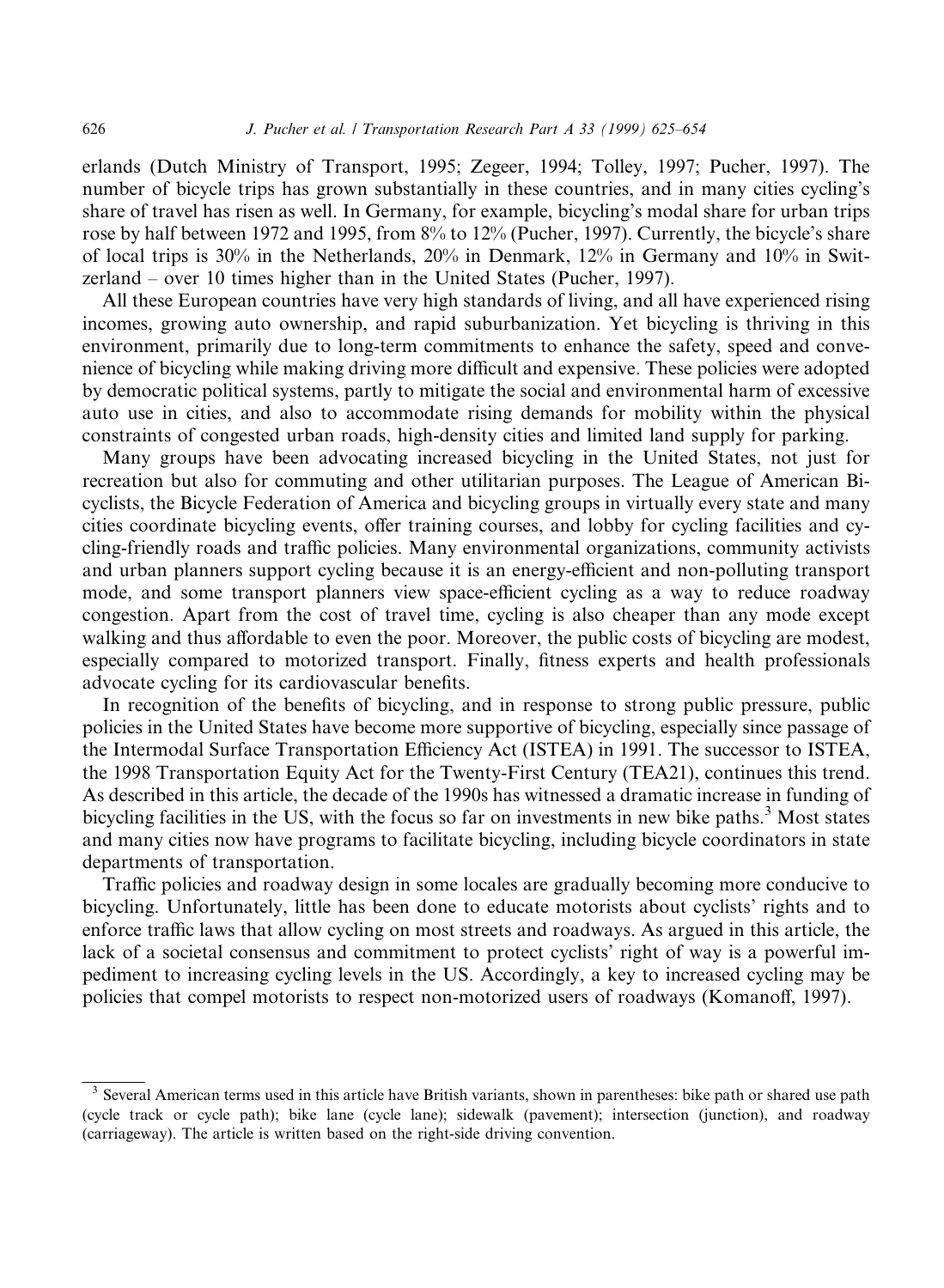Do the growing interest in bicycling and the accompanying policy shifts suggest that America may be poised for a bicycling renaissance? Some bicycling advocates and trade publications already claim a massive boom in bicycling in the United States in recent years (Sani, 1997). While cycling has certainly increased, sightings of a boom are open to question. This article uses a variety of sources to assess the actual extent of growth in cycling in the United States over the past two decades, and to portray the socioeconomic characteristics of cyclists and their reasons for cycling.

However, the only comprehensive information is at a nationwide level and is too aggregate to reveal important variations in cycling levels and their relation to public policies toward cycling. Thus, much of the article is devoted to case studies of cycling in six American cities: New York, San Francisco, Boston, Seattle, Madison (WI) and Davis (CA). A seventh city, Toronto, is also surveyed because of its high cycling levels and also to contrast Canadian with American policies. We explore the range of policies concerning bicycling and report observed increases in bicycling in each city, noting the many factors that affect cycling levels. On the basis of our seven North American cities, and using information from European experience, we conclude by assessing the effectiveness of alternative policies to promote cycling.

## 2. Aggregate trends in bicycling

The only comprehensive information on daily travel behavior in the United States is the Nationwide Personal Transportation Survey (NPTS), which the US Department of Transportation has conducted periodically since 1969. Only since 1977, however, has the survey included bicycling, and these data are shown in Table 1.

The adjusted figures in Table 1 indicate a  $41\%$  increase in bike trips from 1977 to 1983, a  $2\%$ drop from 1983 to 1990, and a 55% increase from 1990 to 1995. Over this period, total bicycle trips approximately doubled and the percentage of trips by bike rose from 0.6% to 0.9%.

|                                   | 1977 | 1983 | 1990 | 1995 |  |
|-----------------------------------|------|------|------|------|--|
| Bicycle tips (millions)           | 1272 | 1792 | 1750 | 3141 |  |
| Adjusted bicycle trips (millions) | 1476 | 2078 | 2030 | 3141 |  |
| Bicycle modal share $(\%)$        | 0.6  | 0.8  | 0.7  | 0.9  |  |
| Auto modal share $(\% )$          | 83.9 | 85.0 | 87.1 | 89.3 |  |
| Transit modal share $(\%)$        | 2.4  | 2.2  | 2.0  | 1.8  |  |
| Walking modal share $(\%)$        | 9.3  | 8.5  | 7.2  | 5.5  |  |

Table 1 Annual US bicycle trips and bicycle modal share, 1977–1995

Sources: US Department of Transportation (1994); Pickrell and Schimek (1998); tabulations by the authors from US Department of Transportation (1997).

Note: The 1995 survey introduced several changes to improve reporting of trips such as the use of travel diaries; therefore the 1995 data are not directly comparable to earlier years. "Adjusted bicycle trips" increases the earlier figures by 16% to reduce the difference (Pickrell and Schimek, 1998). Note also that the NPTS excludes students living on campus, thus understating bike travel for all years.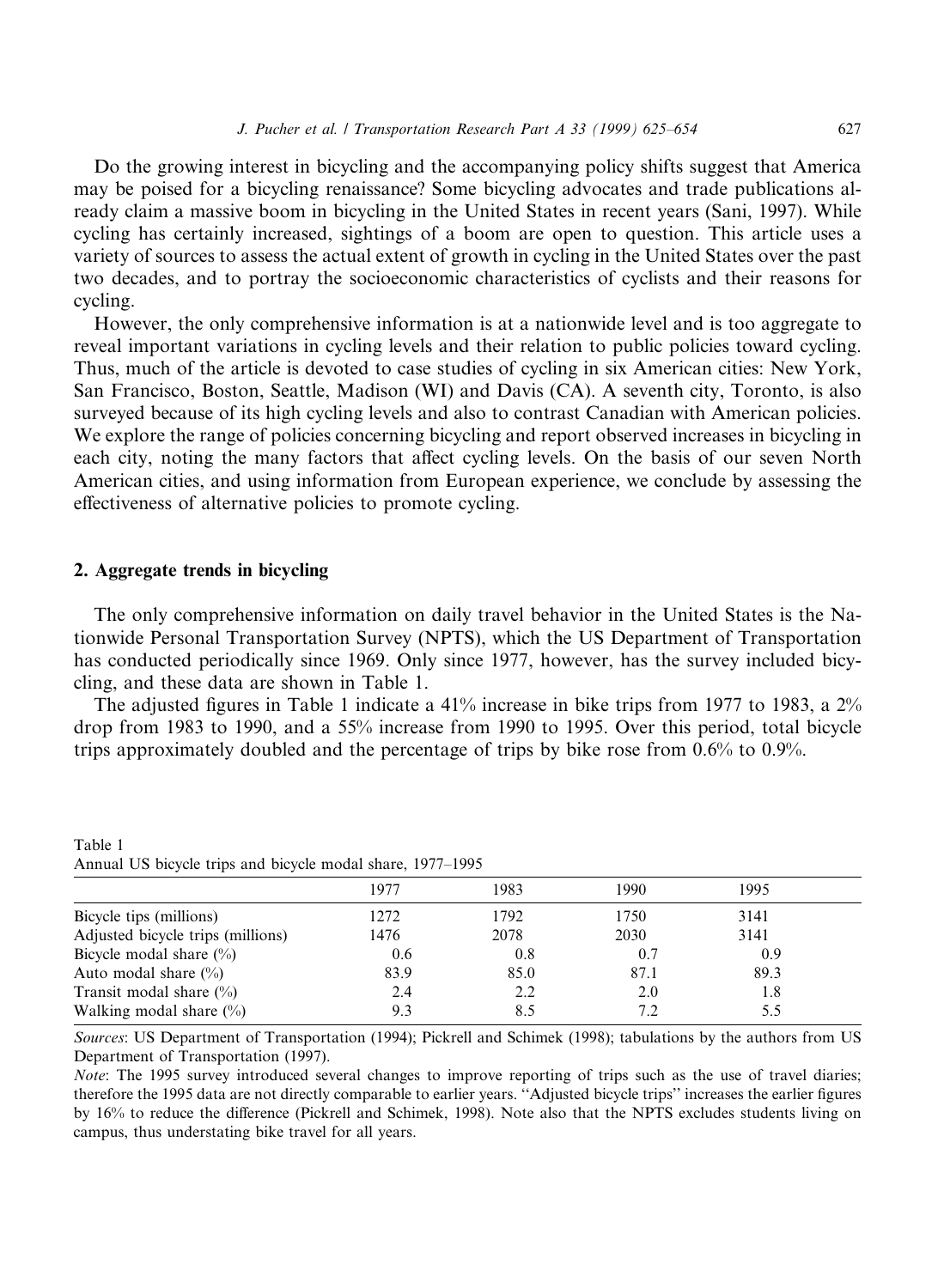Other estimates of national bicycling levels claim much higher bicycle mode shares, but these cover shorter periods of time, use dubious methodologies and may be biased by the interest groups conducting them. For example, the Bicycle Institute of America's Bicycling Reference Book reported that there were 3.5 million US bicycle commuters in 1990, and recently *Bicycle Retailer and* Industry News claimed a figure of 7.0 million bike commuters in 1997 (Bicycle Institute of America, 1994; Sani, 1997). However, the 1990 figure included occasional as well as regular cycle commuters, while the 1997 number was calculated by applying a conjectural 10% annual growth rate to earlier bike commuter estimates (Elliot Gluskin, *Bicycling* magazine, personal communication, 1998). Nevertheless, journalists and advocates alike frequently cite both figures.

NPTS data shown in Table 2 indicate that only 9% of bike trips in the US are work trips, while well over half are social or recreational trips. Even including trips for shopping, school and personal business, utilitarian trips account for less than half of American cycling. The percentages are reversed in the most cycling-oriented European countries, with roughly two-thirds utilitarian trips and one-third recreational. The higher the overall bike modal split, the higher the percentage of utilitarian cycling (Tolley, 1997; Zegeer, 1994).

In the US, cycling falls sharply with increasing age. According to the 1995 NPTS, the bicycle's modal split share is 3.3% among those aged 5 $-15$ , but falls to 1.0% for ages 16 $-24$ , 0.5% for ages  $25-39$ ,  $0.3\%$  for ages  $40-64$ , and just  $0.2\%$  for those 65 and over. Cycling is far more common among men than women, with modal split shares of 1.3% and 0.5%, respectively. Whereas bicycle use in America is concentrated among children and young men, the full spectrum of society cycles in Europe (Tolley, 1997).

US cycling is also inversely correlated with income. Bike modal split is three times higher among households earning less than \$15,000 than for households earning more than  $$80,000 -$ 1.6% vs. 0.5%. The poor are less likely to own a car, and cycling is an inexpensive way to get around. Low-income households are also more concentrated in central cities, where trips tend to be shorter and thus more bikeable. While high-income households may choose to cycle for fun or exercise, they obviously can afford the automotive alternative.

#### 3. Bicycling dangers

Around 800 cyclists are killed and 500,000 injured annually in the United States (NHTSA, 1998; Tinsworth et al., 1993). In Canada 59 cyclists were killed in 1996, down from 102 in 1991

| $\mu$ bicycling by trip purpose, $\sigma$ s, $\mu$ |                              |  |  |  |
|----------------------------------------------------|------------------------------|--|--|--|
| Trip purpose                                       | Percent of all bicycle trips |  |  |  |
| Work commuting                                     | 9.0                          |  |  |  |
| Shopping                                           | 12.7                         |  |  |  |
| Personal business                                  | 12.5                         |  |  |  |
| Social or recreational                             | 57.0                         |  |  |  |
| School                                             | 8.8                          |  |  |  |
| All trip purposes                                  | 100.0                        |  |  |  |
|                                                    |                              |  |  |  |

Table 2 Bicycling by trip purpose, US, 1995

Source: Author's calculations based on US Department of Transportation (1997).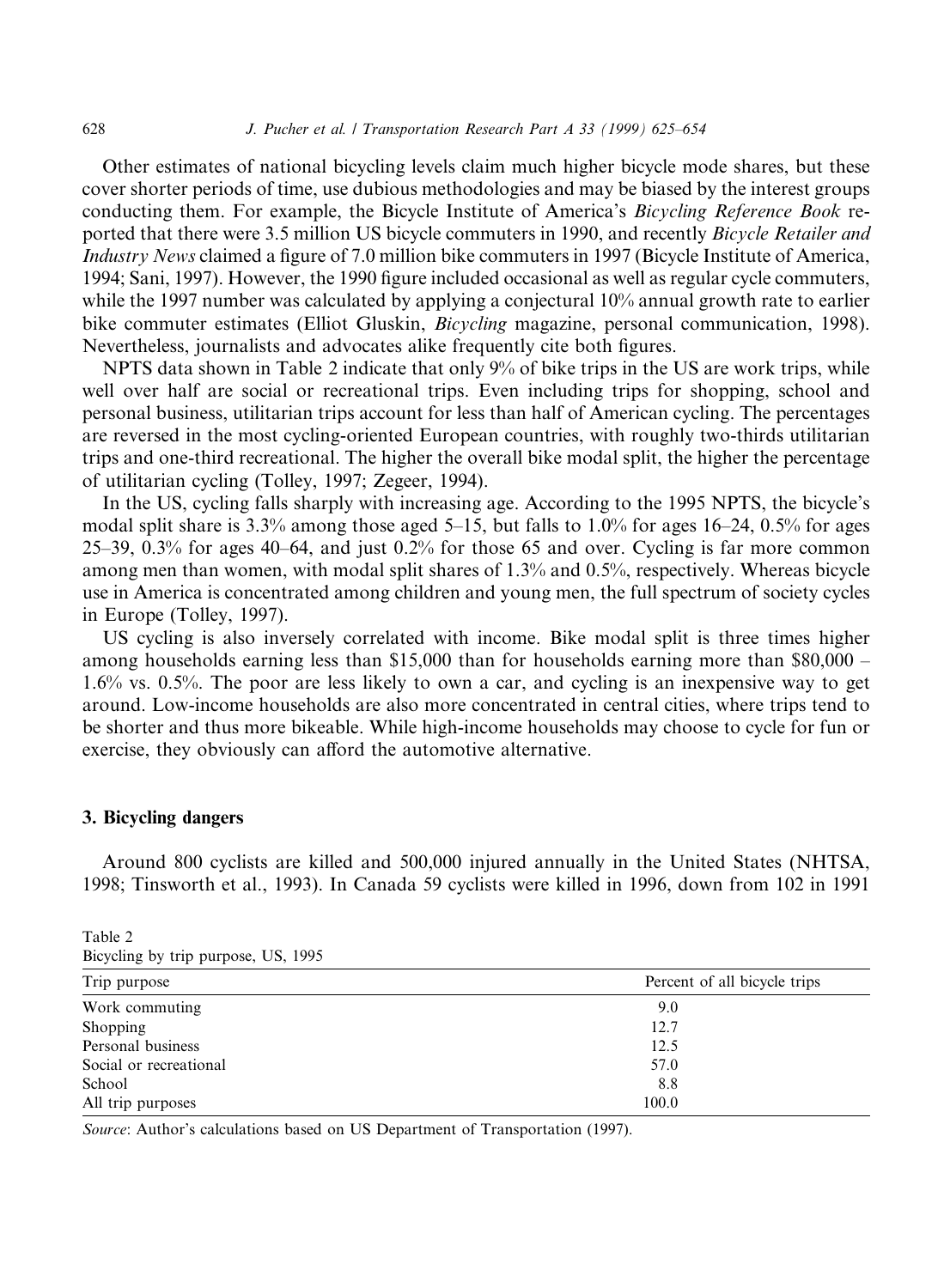

Fig. 1. Bicyclist fatalities by age of bicyclist, USA, 1975-1996. Source: Insurance Institute for Highway Safety (1997).

(Transport Canada, 1998). The American figures almost certainly understate injuries, since many cycling accidents are never reported to authorities (Stutts and Hunter, 1996). The prospect of accident and injury is a major obstacle to bicycling. Whether measured on the basis of trips, distance or hours, accident risks from cycling are several times those for driving, not only in the US and Canada but in Germany, the Netherlands and the UK (Komanoff, 1997; Aultman-Hall and Kaltenecker, 1998; Zegeer, 1994; Dutch Cyclists Union, 1993; The Economist, 1997).<sup>4</sup>

As shown in Fig. 1, US bicycling fatalities have stayed roughly constant since the mid-1970s, with a slight decline recently. Since the number of bike trips increased over the same period, there has evidently been a significant drop in the fatality rate per bike trip, and probably per mile cycled as well. More striking is the reversal in the age distribution of cyclist fatalities. From 1975 to 1996, cycling fatalities among children aged 15 or younger fell from 682 (68% of all fatalities) to 250 (33%). Although some of the drop in juvenile fatalities is attributable to increased helmet use, a bigger factor may be a decline in child cycling due to higher traffic volumes on residential streets, reductions in unsupervised child play and heightened risk aversion among parents (Templin, 1996).

<sup>&</sup>lt;sup>4</sup> When comparing the average risk between motoring and cycling, one should recall that children account for more than half the cycling in North America.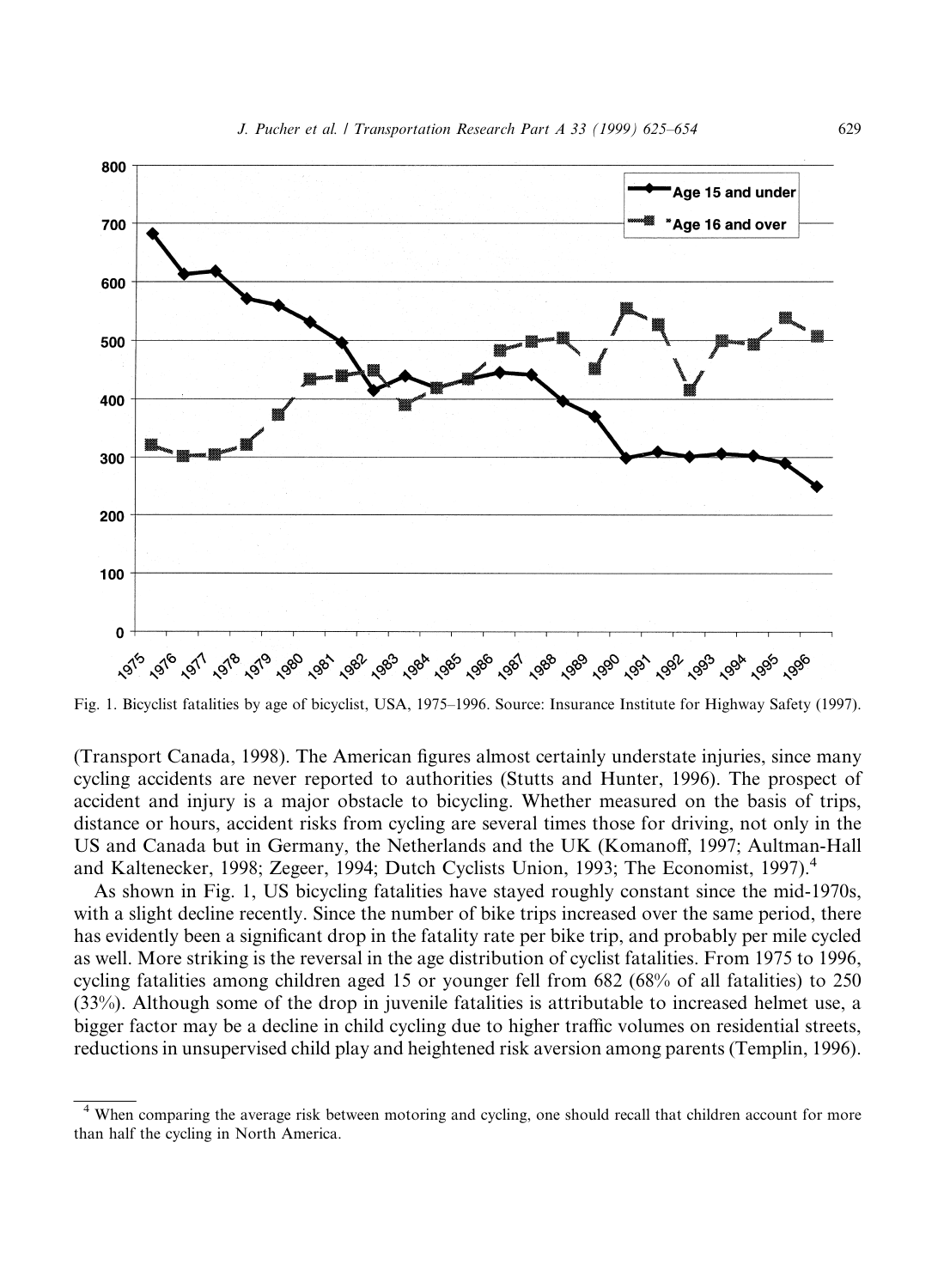Most cycling accidents and injuries result from falls or collisions with fixed objects, and are thus considered single-vehicle accidents (Rivara et al., 1996; Tinsworth et al., 1993). However, collisions with motor vehicles increase the risk of hospitalization nearly fourfold (Rivara et al., 1997) and account for well over 90% of cycling fatalities (Rogers, 1995), including 95% of fatalities among children (Youth Bicycle Education Network, 1998).

Bicycle safety campaigns in North America have focused on bicycle helmet use, especially among children. Some injury prevention professionals are questioning this emphasis, based on the evidence that helmet laws have not reduced the incidence of hospitalization of bicycle riders for head injuries (Robinson, 1998). Few communities provide on-road bicycle training for children, and some "bicycle safety" programs have taught dangerous practices such as cycling against traffic. There is no American program for school children comparable to the National Bicycle Proficiency Scheme in the United Kingdom or similar programs in the Netherlands and Germany.

Many motorists and even some police officers appear unaware that vehicle codes of all US states and Canadian provinces grant cyclists the right to ride on most roads. Lawfully traveling cyclists are frequently told by drivers to move to the side or get off the road (Mathews, 1998), even when there is no shoulder or when a line of parked vehicles presents the risk of a car door being opened into the cyclist's path. Motorists who intimidate bicyclists through aggressive driving are almost never ticketed, and those who injure or kill cyclists are seldom prosecuted (Komanoff, 1997).

## 4. Bikeways or roadways?

Much of Europe, especially Germany, the Netherlands, and the Scandinavian countries, has a long tradition of constructing extensive systems of special bicycle facilities called bikeways (Hartman, 1997; Hulsmann, 1997; Tschopp, 1997; Welleman, 1997; Pucher, 1997). These include bike paths independent of the road network; sidepaths alongside but separated from roadways by a barrier such as a curb, fence, or parking lane; and traffic lanes reserved for cycling. Since the 1970s, similar bikeways have been promoted in North America by national and local cycling advocacy groups, with mixed results.

# 4.1. Bikeway guidelines in North America

During and following the bicycle boom in the early 1970s, a number of US and Canadian cities sought to create facilities to encourage cycling. Most plans followed a classification system developed by researchers at UCLA for the California Department of Transportation based on studies of European practice (UCLA, 1972). The original guidelines identified three categories of bikeways:

- Class I: bike paths on rights-of-way separate from roadways.
- Class II: bike lanes on roadways, separated from motor traffic by a barrier or a painted line.
- · Class III: bike routes on roads shared with cars or sidewalks shared with pedestrians.

This hierarchy implied that Class I facilities were the best and safest because they are most separated from motor traffic, and Class III the least safe. This bikeway system was modified over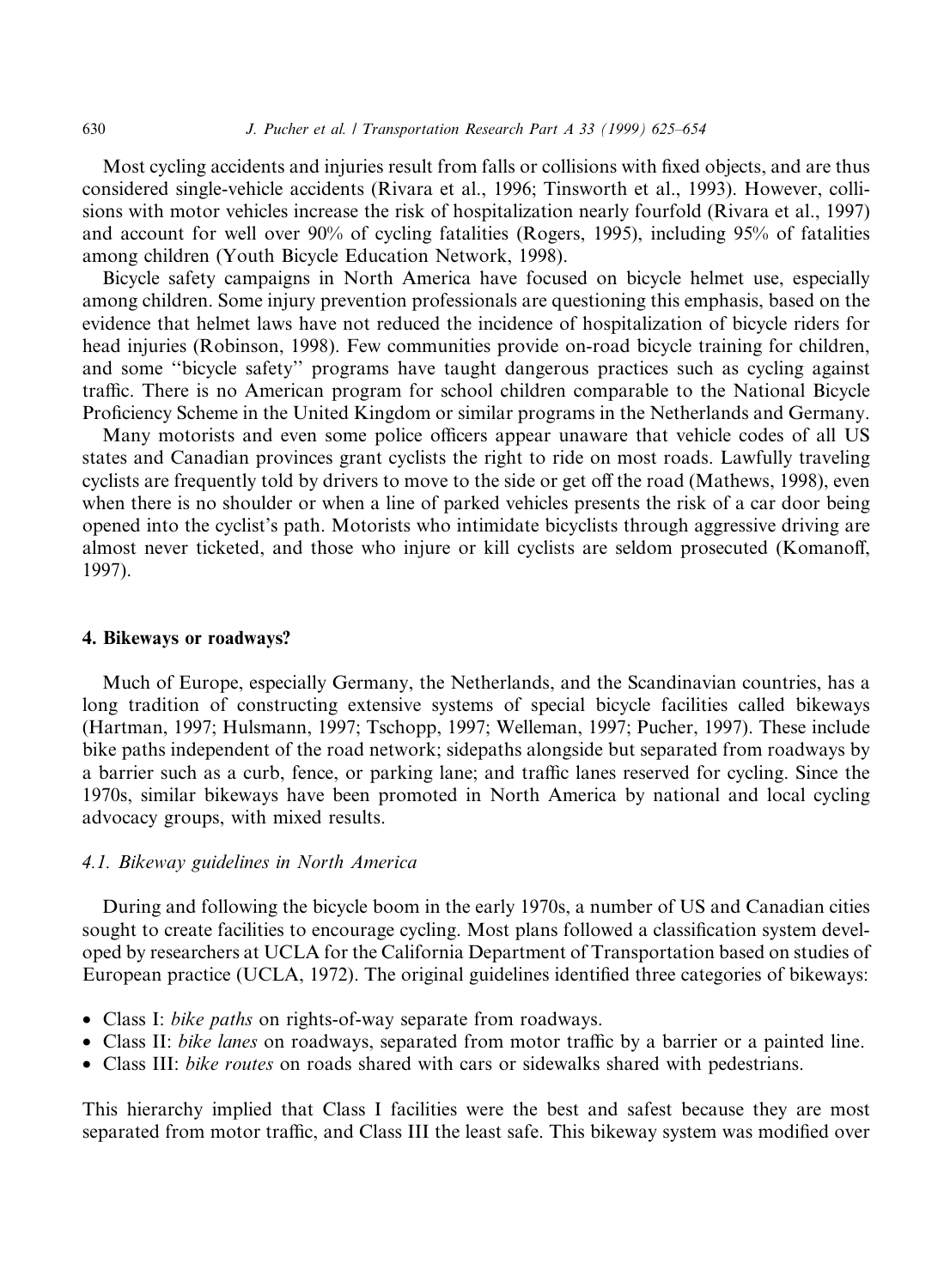time on the basis of experience and criticism from cyclists opposed to being shunted off of roads and onto potentially substandard lanes or paths. Current practice, as codified by the American Association of State Highway and Transportation Officials (AASHTO, 1999) acknowledges that most cycling takes place on ordinary roads. The "class" designation and its implied preferences are no longer used. Instead, "Class I bikeways" are called *shared use paths*, recognizing their use by pedestrians, skaters and others as well as cyclists. Because of the potential for conflicts at intersections, the guidelines discourage sidewalk bikeways and barrier-separated bikeways along roads (sidepaths). In their place, the AASHTO Guide favors bicycle lanes separated from the rest of the road only by paint, not by barriers or a parking lane.

## 4.2. European guidelines for bikeways

In Europe, the desirability of barrier-separated urban paths has come under question. While separate paths have helped encourage high levels of cycling, concerns have grown over intersection conflicts with right-turning cars and trucks, as discussed below, as well as the cost to construct and maintain bike paths. Some German cities are removing poorly maintained bike paths and replacing them with on-street lanes, or simply allowing cyclists to use the parallel streets instead (Allgemeiner Deutscher Fahrradclub, 1997).

European cycle planners now recommend a range of solutions depending on circumstances (Godefrooij, 1997; McClintock and Cleary, 1996). For example, German governmental guidelines for bicycle facilities differentiate according to criteria such as volume of motor vehicle traffic, average vehicle speed, level of truck traffic, volume and mix of bike traffic, roadway width, parking turnover and frequency of intersections (German Ministry of Transport, 1995). In general, the heavier and faster the traffic, especially bus and truck traffic, the more gradeseparated bike paths are preferred to on-street bike lanes. In Germany, separate paths are recommended for roads with traffic volumes over 18,000 vehicles per day, or where bus and heavy truck volumes exceed 1000 vehicles per day, or where average speeds exceed 60 km/h (37 mph).

These volume and speed criteria can be overridden by intersection criteria. On stretches of roadway where frequent intersections and private driveways raise the potential for conflict, bike lanes tend to be preferred to paths. Conversely, on German streets with high parking turnover and frequent curbside deliveries, bike paths are preferred because vehicles are likely to block bike lanes and cause accidents when pulling in or out. Paths are also recommended where overflows from bike lanes during peak cycling traffic could lead to collisions with fast motor vehicles. The greater prevalence in Germany and throughout Europe of juvenile and elderly cyclists, many of whom need greater separation from moving car and truck traffic, also frequently tips the scales toward separate bike paths.

The widths of the existing roadway, shoulder and sidewalk  $-$  and availability of land for widening  $-\text{ also affect facility choice.}$  In some situations, there simply is no room for an appropriately wide bike path or lane; the shoulder may then be designated for cycling, but with special striping to alert car drivers to cyclist use. In short, the current German approach recognizes the complexity in choosing the optimal alternative and the need to balance conflicting criteria.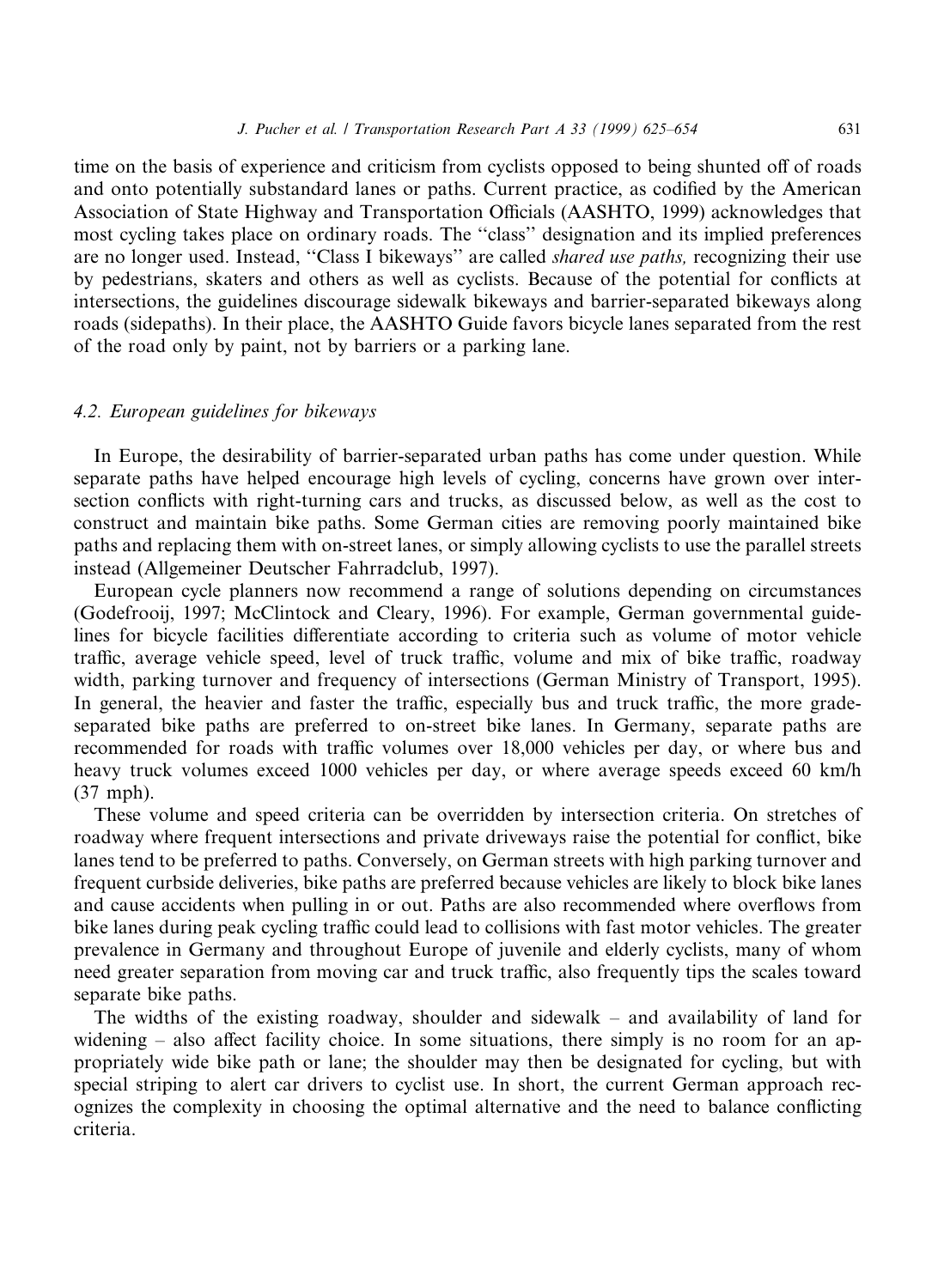#### 4.3. Vehicular cycling

Proposals to designate some sidewalks as mandatory-use bikeways in the early 1970s provoked a strong counterattack by bicycle club members who had been using the roads. A leader of this movement, John Forester, subsequently codified club cycling techniques (Forester, 1993). This book came to form the basis of the bicycle instruction programs of the League of American Bicyclists (US) and the Canadian Cycling Association as well as Cyclecraft (Franklin, 1997) in the UK. Forester terms his principles "vehicular cycling," the concept that cyclists should practice and obey traffic laws applicable to drivers of vehicles, and also should be treated by other drivers and by law as drivers of vehicles.

For example, cyclists should ride in the roadway with the flow of motor traffic, obey traffic control devices, pass on the left, and make left turns from the left lane. Vehicular cycling also holds that motorists and cyclists alike should be cited when they disobey traffic rules and prosecuted when they cause collisions. Roads should be designed and maintained with the operating requirements of a bicycle in mind, and motorists should be educated to treat cyclists as lawful users of roadways (Forester, 1993, 1994).

Vehicular cyclists believe most bikeways are unnecessary for bicycle transportation and instead want existing roads improved for cycling through better surface quality, bicycle-detecting traffic sensors, and wider lanes on high-speed roads, for example. Vehicular cyclists often oppose sidepaths or designated bicycle lanes on the grounds that they make cycling slower and more dangerous, and that they promote the belief that cyclists are not legitimate users of ordinary roads.

Critics counter that few people are interested in working to develop vehicular cycling skills (Wilkinson et al., 1994; Wilkinson, 1998b). Further, they argue, most people will not even attempt to cycle unless they are provided with paths or lanes separated from motor traffic.

#### 4.4. Bikeways and bicycle safety

Urban bicycle paths can increase the risk of car-bike collisions at intersections to the point that overall risk can be greater than on ordinary roads (Gårder et al., 1994; McClintock and Cleary, 1996). Paths adjacent to major urban roads tend to place cyclists out of the view of motorists who may then turn into their path at intersections. Such paths also generally require left-turning cyclists to cross in the pedestrian manner, causing delay or increased danger if a cyclist attempts a left turn from the right side of the road. Two-way paths place cyclists at further risk by putting them against the flow of traffic, where motorists do not expect them (AASHTO, 1999).

To mitigate the intersection conflicts accentuated by sidepaths, European designers employ a number of techniques: brightly painted crossings, raised crossings and outward displacement of bike paths at intersections so that turning cars encounter cyclists after, not during, their turn. Moreover, European cities often provide separate signal phases for cyclists, permitting cyclists to cross intersections while right-turning cars wait (Godefrooij, 1997). Left-turning cyclists are aided by designs that permit them to wait at intersections well ahead of stopped cars and then give cyclists priority through advanced green lights.

On average, rates of bicycle crashes and serious injury are higher on sidewalks and shared use paths than on roads, since such facilities are often narrow, poorly paved and shared with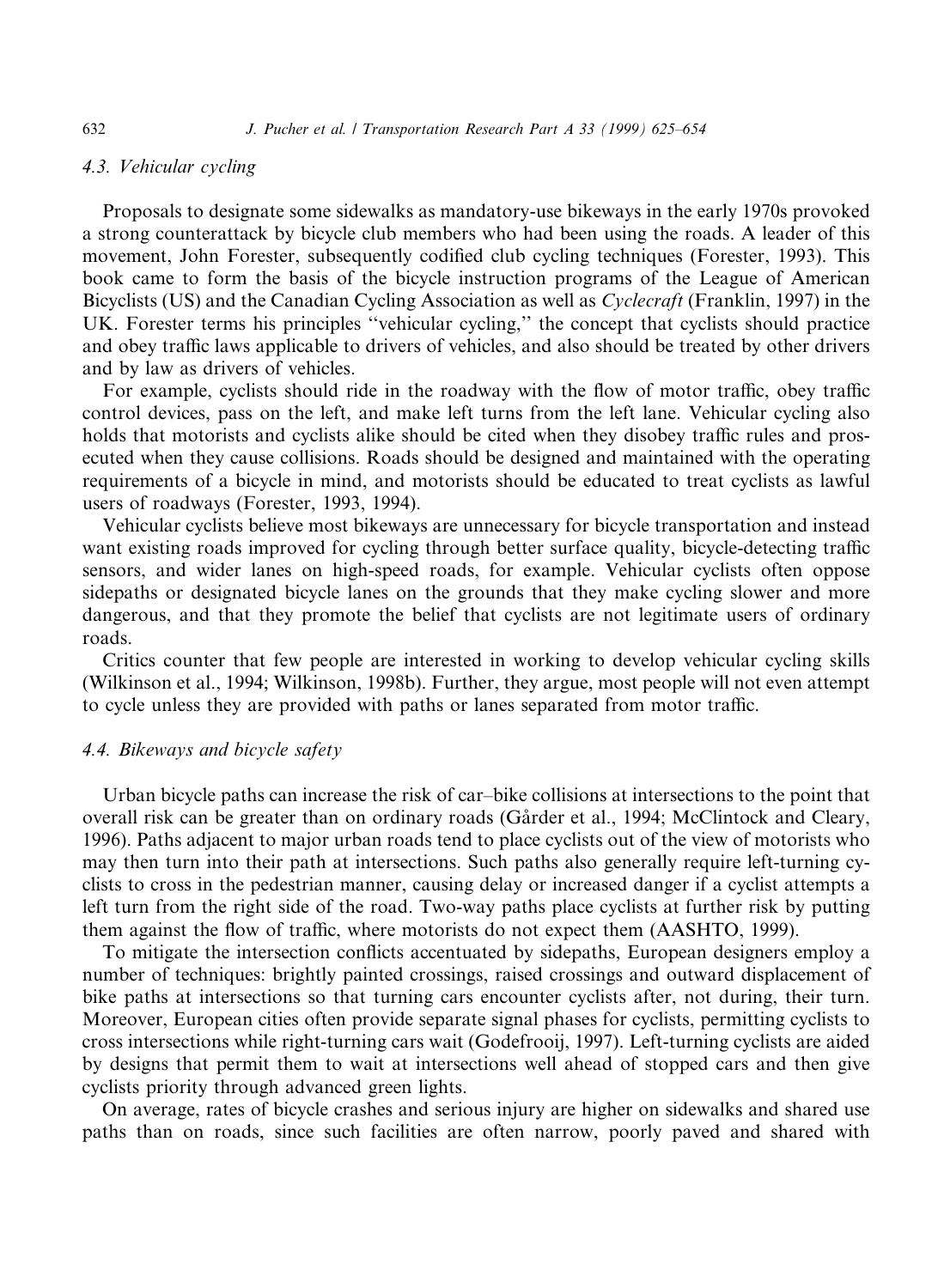pedestrians (Kaplan, 1976; Aultman-Hall and Kaltenecker, 1998; Moritz, 1998; Gårder et al., 1994). On the other hand, cyclist fatalities are more common on roads than on separate bikeways, since those crashes that do occur tend to be more serious because of higher rates of motor vehicle involvement.

## 4.5. The politics of bikeways

By implementing a bikeway system, cities can make a concrete demonstration that cyclists belong, that they are important, and that motorists must be mindful and respectful of cyclists. Provision of bicycle lanes is often coupled with other improvements such as wider curbside lanes and bicycle-sensitive traffic signal activators. Moreover, as a visible counterweight to the dangers of cycling, both real and perceived, bikeways can be a powerful way to encourage non-cyclists or occasional riders to cycle for regular transportation. Bike paths and lanes have widespread appeal, and surveys indicate that the general public rates such separate facilities as their top cycling priority. This helps explain the strong emphasis on separate bicycle facilities in both ISTEA and TEA21.

On the other hand, the presence of pedestrians, child cyclists and skaters, along with substandard widths and surfaces, can make segregated paths slow and cumbersome for cyclists wanting to travel at higher speeds. Vehicular cyclists particularly object to separate paths when their use is mandatory, as it is in some states and provinces in North America and in Germany and the Netherlands. Even where use is not compulsory, construction of paths can reduce the political impetus to make the road network more suitable for cycling. The focus of federal bicycling expenditures on off-highway facilities may also deflect attention from the need to improve roadways for cycling (Wilkinson, 1998a).

## 5. Government spending on bicycle facilities

Physical facilities for cyclists can be improved either through bicycle-specific projects or bicyclerelated improvements incidental to road projects. Prior to 1990, few US states spent money specifically to improve bicycling conditions (Clarke, 1997). Although the Federal-Aid Highway Act of 1973 (and subsequent legislation) permitted some highway allotments to be used for bicycle programs, few states elected to spend highway funds on bicycle-specific projects. The few exceptions were programs in cities with large and vocal cycling constituencies, mainly university towns.

Since 1991, governments at all levels in the US have dramatically increased spending on bicycling-specific projects. The catalyst was the 1991 Intermodal Surface Transportation Efficiency Act. ISTEA compelled states and metropolitan planning organizations (MPOs) to include cycling and walking in their transportation plans, required states to designate bicycling coordinators, and earmarked federal transportation funds for "enhancements" restricted to non-traditional transportation projects, specifically including bicycling facilities. Moreover, as described by Clarke (1997), virtually every federal funding program now permits expenditures to improve walking and bicycling. Nevertheless, many states and MPOs have simply met the letter of the law by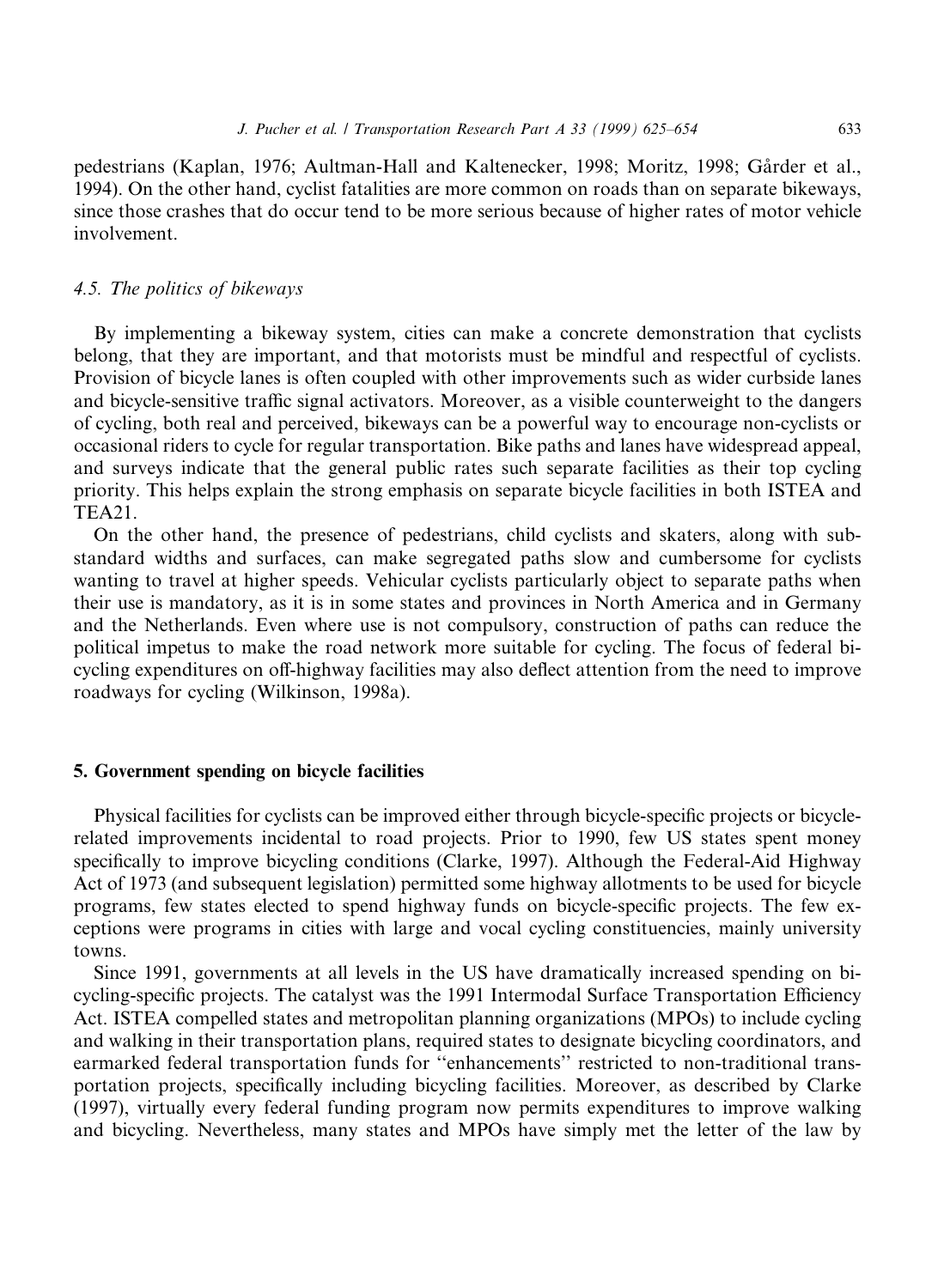mentioning bicycling, without proposing or enacting programs to improve conditions for bicycling (Moe et al., 1997).

The vast majority of federally funded bicycle projects have been via ISTEA's Enhancements Program. Over the six-year life of ISTEA (1992–1997), \$972 million of federal enhancement funds were programmed for bicycle projects, versus a mere \$41 million in federal funds for pedestrian and bicycling projects combined in the 20 prior years. Most (86%) of the bicycling expenditures under ISTEA were used for off-highway paths and trails, with 13% for on-road bicycle facilities, and 1% for bicycle parking or bicycle connections to public transit (Rails-to-Trails Conservancy, 1998a).

The enhancement program reveals the dramatic success of the movement to convert disused rail lines into bicycle paths. The number of rail trails increased tenfold in just 13 years, from 100 in 1985 to 982 in 1998. Total mileage of rail trails reached 10,015 miles in 1998, with another 8500 miles planned (Rails-to-Trails Conservancy, 1998b). Pathways are also being constructed or upgraded in parks and greenways and along canals, rivers and lakeshores. Because rail and other bike trails are predominantly rural and do not form an integrated network, they are used overwhelmingly for recreational cycling rather than for utilitarian trips like commuting, shopping or school.

The federal transportation legislation of 1998, TEA21, extends and strengthens most of the bicycling provisions of ISTEA. The act maintains the enhancements set-aside at a 50% higher funding level and makes "safety and educational activities for pedestrians and bicyclists" eligible as enhancement projects.

Nevertheless, in most jurisdictions it is still not standard practice for highway designers to accommodate bicyclists' needs in new or rebuilt roadway facilities (Schimek, 1996a). Even recent legislation that mandates such accommodation in Massachusetts and Rhode Island allows transportation officials to exclude bicycle provisions where they "would conflict with existing rights of way." Similarly, TEA21 only vaguely requires that bicycle facilities "shall be considered, where appropriate, in conjunction with all new construction and reconstruction of transportation facilities''.<sup>5</sup> TEA21 also requires development of highway design standards with regard to cycling, but does not mandate their use.

#### 6. Case studies

Aggregate information on trends and policies is useful for gauging the overall cycling situation in the United States, but it misses important details at the local level. Programs to encourage cycling must be evaluated in a local context. While the Federal government can encourage adoption of pro-bike policies through planning requirements or funding, such policies can only be implemented by municipalities. Moreover, local variations provide useful information for analysis.

 $<sup>5</sup>$  A bicycle facility is defined as "a new or improved lane, path, or shoulder for use by bicyclists and a traffic control</sup> device, shelter, or parking facility for bicycles''.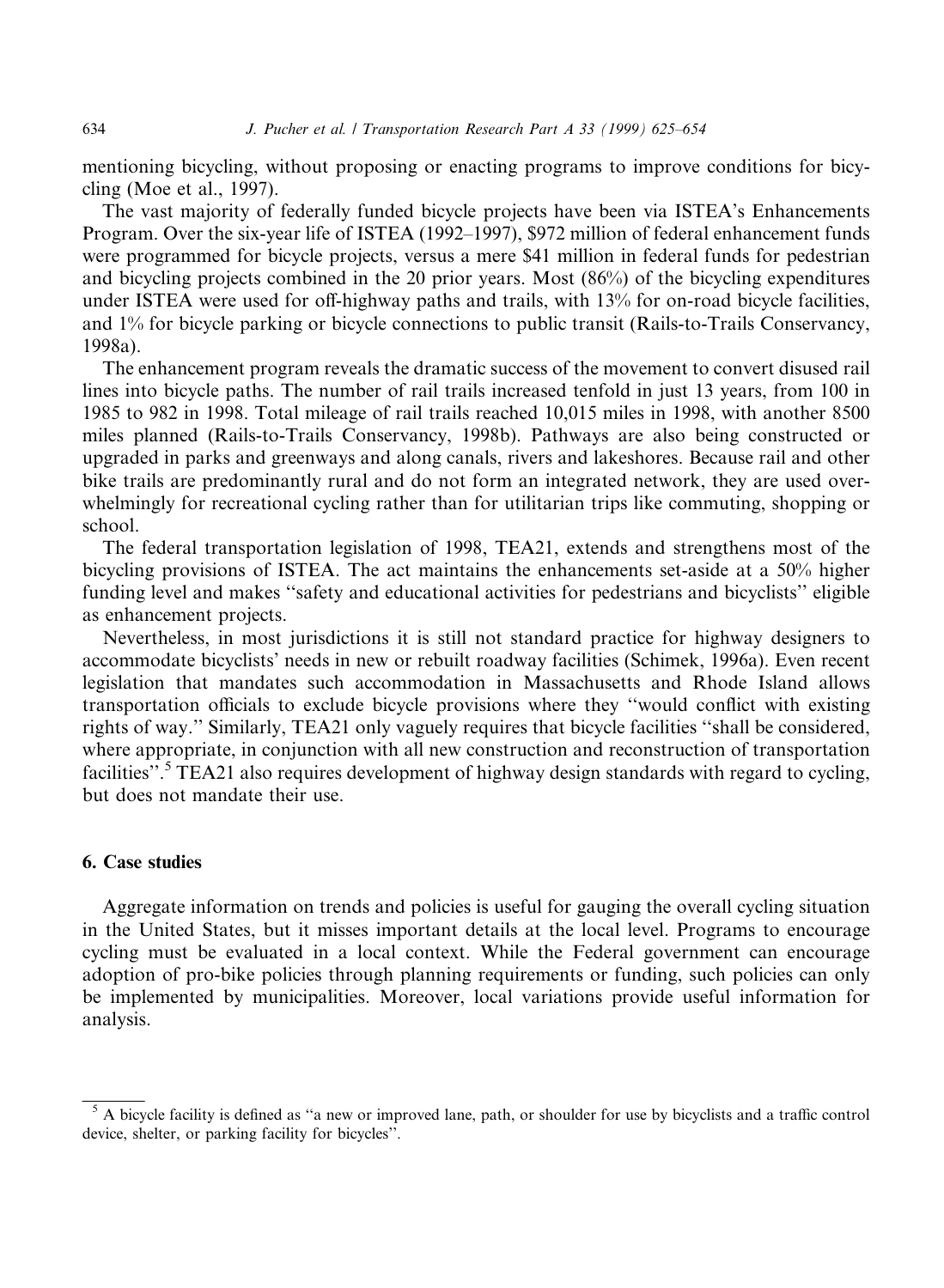|                  | Population (000) |      | University students |                         | Pop. density      |
|------------------|------------------|------|---------------------|-------------------------|-------------------|
|                  | Metro area       | City | Thousands           | As $%$ of city pop. $a$ | City pop./ $km^2$ |
| New York         | 18,100           | 7000 | 319                 | $5\%$                   | 9151              |
| Manhattan        |                  | 1490 |                     |                         | 20,239            |
| San Francisco    | 6250             | 724  | 37                  | $5\%$                   | 5985              |
| <b>Boston</b>    | 4170             | 574  | 126                 | 19%                     | 4579              |
| Cambridge        |                  | 96   |                     |                         | 5748              |
| <b>Brookline</b> |                  | 55   |                     |                         | 3112              |
| Toronto b        | 4200             | 2276 | 120                 | $5\%$                   | 3612              |
| Pre-1998 city    |                  | 635  | 65                  | 10%                     | 6544              |
| Seattle          | 2560             | 516  | 44                  | $9\%$                   | 2376              |
| Madison          | 367              | 200  | 46                  | 23%                     | 1278              |
| Davis c          | 1480             | 46   | 23                  | 50%                     | 2113              |

| rable 5 |                                          |  |
|---------|------------------------------------------|--|
|         | Case study cities: population data, 1990 |  |

 $T<sub>2</sub>1.1<sub>2</sub>$  3

<sup>a</sup> Not all students reside within the jurisdiction. Boston student share is for Boston-Cambridge.

<sup>b</sup> City population is for the new city, formerly Metropolitan Toronto, as of 1991.

<sup>c</sup> Sacramento metropolitan area.

Sources: US Bureau of the Census (1998); World Almanac and Book of Facts (1994); Municipality of Metropolitan Toronto (1992).

We have selected six American cities and one Canadian city for detailed analysis. While they are not perfectly representative of North American cities as a whole, they offer a basis for examining differences in cycling levels. New York, San Francisco, Seattle and Boston are major cities in which cycling appears to have increased considerably over the past decade. Toronto provides a Canadian contrast to these cities and is the largest city to receive Bicycling magazine's annual designation as best cycling city in North America. We also examine two bicycling-oriented small cities: Davis, California and Madison, Wisconsin.

The seven cities span a wide range of population size and density, student population, and topography (see Tables 3 and 4). Climate merits special attention since cycling is easier and less stressful at moderate temperatures in dry conditions, and less so in wet weather and at extreme temperatures. Mild winters in Seattle, San Francisco and Davis contrast with the cold and sometimes snowy winters in Boston and New York, and even harsher winters in Madison and Toronto. At the same time, San Francisco's and Seattle's moderate summers contrast sharply with the hot weather in Davis (with temperatures often over 100°F) and humid conditions in the eastern cities. Seattle is notoriously cloudy and damp much of the year, whereas rain in Davis and San Francisco is largely limited to a few months in the winter. Similarly, the flat terrain of Davis, Madison, Toronto and Boston is more conducive to cycling than the hills of San Francisco and Seattle.

High-density environments tend to attract utilitarian cycling because more destinations are within easy cycling distance. Moreover, traffic congestion and limited parking in dense cities make driving more costly and difficult, providing incentives to use alternative modes. On the other hand, heavy traffic might discourage less experienced cyclists from venturing onto busy city streets.

College students have a much higher rate of cycling than the general population. Indeed, one statistical analysis of US cycling levels found the percentage of college students to be the most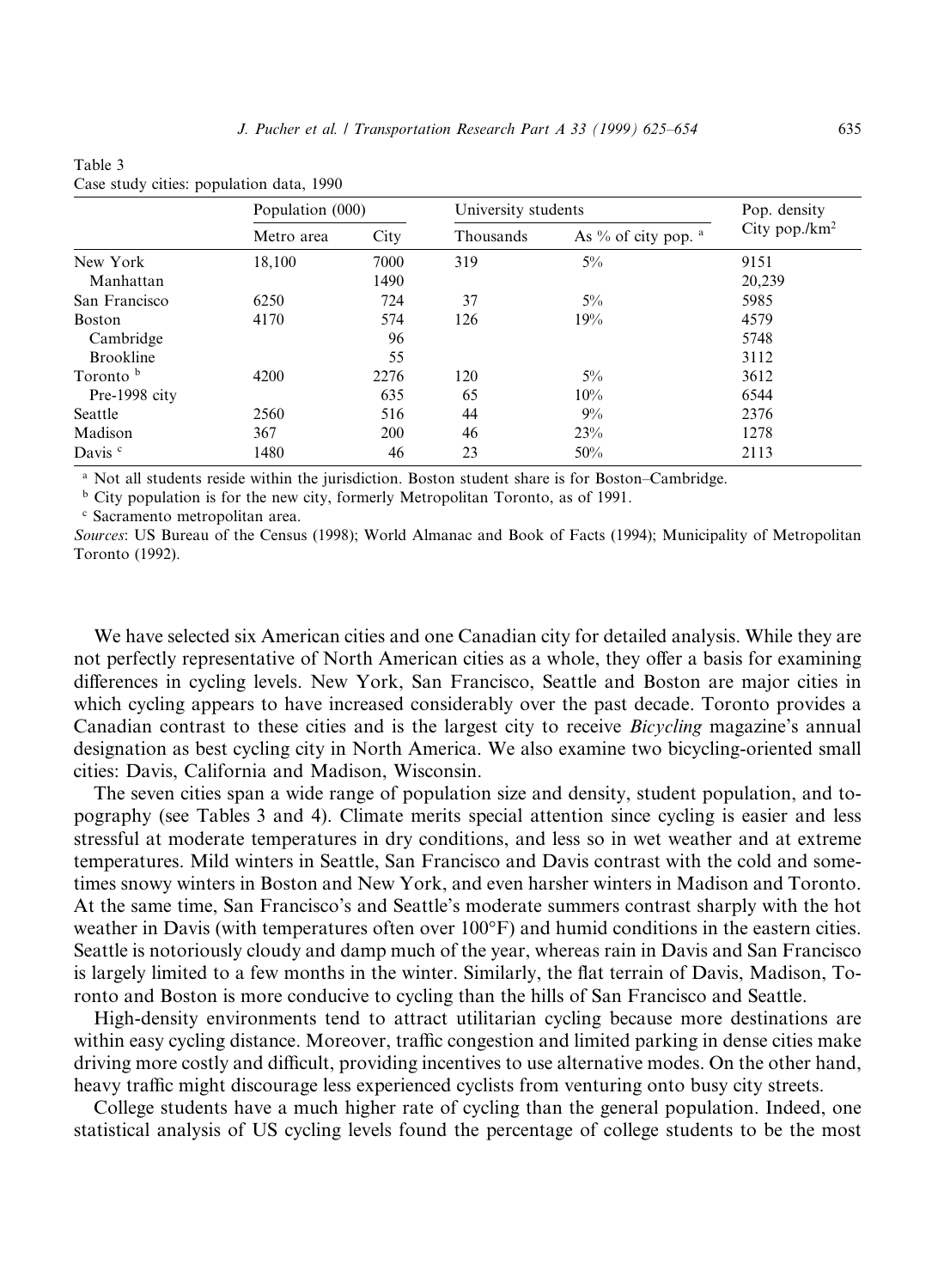| City               | Days per year<br>with measurable rainfall | Days per year<br>with min. temp. $< 0$ °C | Months per year<br>with min. avg. temp. $< 0$ °C | Snowfall<br>per year (cm) |
|--------------------|-------------------------------------------|-------------------------------------------|--------------------------------------------------|---------------------------|
| New York           | 121                                       | 79                                        |                                                  |                           |
| San Francisco      | 68                                        |                                           |                                                  |                           |
| <b>Boston</b>      | 127                                       | 98                                        |                                                  | 106                       |
| Toronto            | 108                                       | not avail.                                |                                                  | 135                       |
| Seattle            | 150                                       | 19                                        |                                                  |                           |
| Madison            | 120                                       | 161                                       |                                                  | 112                       |
| Davis <sup>a</sup> | 58                                        |                                           |                                                  |                           |

Table 4 Case study cities: climate summary, 1961–1990 averages

<sup>a</sup> Sacramento metropolitan area

Sources: Canadian Meteorological Centre, Environment Canada (1998; US National Oceanographic and Atmospheric Administration (1998).

important explanatory variable by far (Baltes, 1996). College students are more likely to cycle for a number of reasons: low incomes, limited campus parking, preponderance of short trips to classes and nearby activities, and compatibility with cycling's casualness and sportiness. The high bicycling rates in Madison and Davis conform to the expectation that college-oriented towns would have more cycling.

Table 5 summarizes the only strictly comparable data on bicycling for the American case studies - work trips, as surveyed by the 1990 US Census. Because the data were collected in late March, still in the off-season for most of our case study cities, they probably understate the true extent of work trip cycling. The Census statistics show considerable variation in cycling levels among the US cities, from a high of 22% in Davis to a low of 0.3% in New York City. A 1991 survey found that more than 4% of Toronto residents claimed to be cycle commuters at least on occasion, but this percentage is not directly comparable to the mode shares shown for US cities.

Table 5 Case study cities: bicycle work trips and modal split, March 1990

| City               | Region |               | City   |               |
|--------------------|--------|---------------|--------|---------------|
|                    | Number | $\frac{0}{0}$ | Number | $\frac{0}{0}$ |
| New York           | 19,930 | 0.23          | 9643   | 0.30          |
| Manhattan          |        | -             | 4892   | 0.65          |
| San Francisco      | 34,882 | 1.09          | 3634   | 0.95          |
| Boston             | 9148   | 0.43          | 2456   | 0.87          |
| Cambridge          |        | -             | 1540   | 2.93          |
| <b>Brookline</b>   |        | -             | 534    | 1.74          |
| Seattle            | 6744   | 0.52          | 4179   | 1.49          |
| Madison            | 3970   | 1.94          | 3547   | 3.35          |
| Davis <sup>a</sup> | 12,440 | 1.81          | 5190   | 21.59         |

<sup>a</sup> Sacramento region.

Source: Author's tabulaton from US Bureau of the Census (1998). Excludes on-the-job cycling, e.g., couriers and food delivery.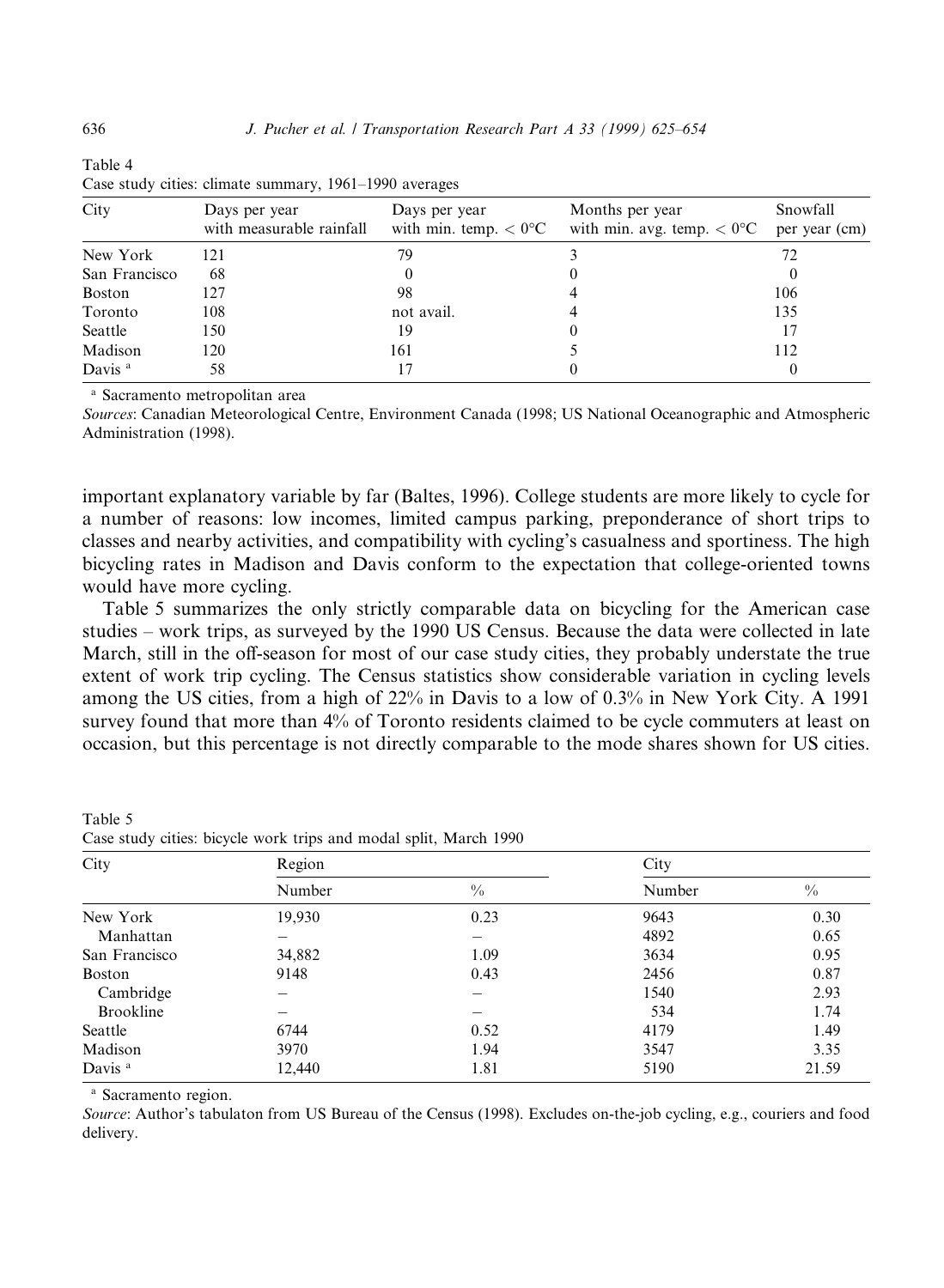Virtually every city profiled here has expanded its efforts to encourage bicycling in recent years, and all indicate some increase in cycling since 1990, although few definitive statistics are available. There is considerable variation in the mix of policies and programs as well as in the overall intensity of pro-cycling initiatives. Also important is the institutional process by which cycling policies have been implemented at the local level. The case studies demonstrate that pressure from organized bicycling groups is crucial to adopting strong policies at the local level.

# 6.1. New York City<sup>6</sup>

New York could be America's leading cycling city, not just in total numbers but in mode share. The terrain is relatively flat, the streets are well lit and destinations are packed closely together. The low cost and casualness of cycling suit the city's many artists and free-lancers, and an extensive transit system lets New Yorkers travel exclusively via the complementary "green modes" – bike, walk and public transport.

Yet anyone venturing onto New York's streets atop two wheels confronts a legion of obstacles. Pavement is torn and treacherous, bike paths on bridges connecting Manhattan to the other boroughs are substandard and often closed, and car and truck exhaust fill the air. Most office buildings refuse entry to commuter bikes, and theft is rampant. Worst of all, traffic is heavy, and cyclists must constantly battle for a place on the road. Around 20 cyclists are killed in traffic each year, and hundreds more are seriously injured (Transportation Alternatives, 1993).

With an estimated 100,000 bike travelers on a typical day (Transportation Alternatives, 1998), the city's regular cycling populace outstrips that of any other American city, but is still just 2% of adult residents. Ridership swelled in 1980, when a transit strike forced many New Yorkers to try new ways to get around. According to data compiled by the New York City Department of Transportation (1998), daily cycling trips entering the Central Business District (Manhattan south of 60th Street) increased 65% from 1980 to 1990, and by an additional 45% from 1990 to 1997.

Several thousand of the daily cyclists are hired riders  $-\overline{\text{bike}}$  messengers conveying business parcels or cyclists delivering carry-out meals. Their trips and those of bicycle commuters are concentrated in the CBD. Annual surveys during 1988–1992 measured per-avenue midtown Manhattan cycling volumes of 125 to 200 per hour, accounting for an average of 8.6% of vehicles (Transportation Alternatives, 1993).

Yet even this impressive mode share does not fully reflect the interest in cycle commuting suggested by anecdotal evidence and confirmed in a 1990 government survey (New York City Department of Transportation, 1990). Half of 700 office workers living within 10 miles of their job, and one-fifth of 1600 others with longer commutes, said they would bike to work if provided with safe lanes, secure parking and wash-up facilities. Even allowing for exaggeration or selection bias, the survey is powerful evidence of pent-up desire for utilitarian cycling in New York City.

Key to a bicycle-friendly New York would be a network of on-street bike lanes offering respite from cars. Currently, some 80 kilometers of streets have bicycle lanes, or less than 1% of the city's 10,000 km street network (New York City Department of Transportation, 1998). The traditional

 $6$  Some text in this case study was adapted from the *Bicycle Blueprint* (Transportation Alternatives, 1993), edited by one of the authors.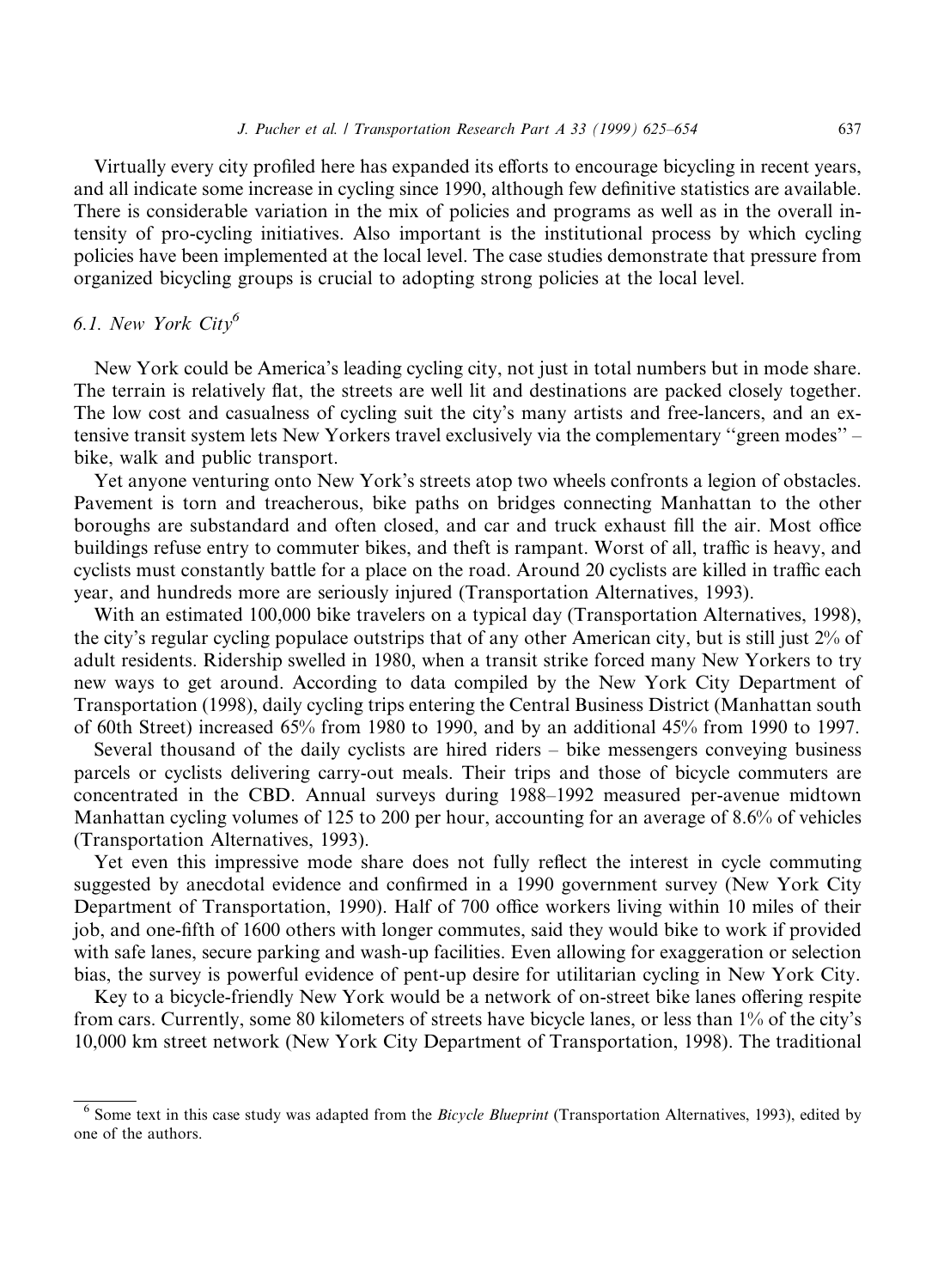policy of devoting most street space to automobiles has made appropriating vehicle lanes for bicycles politically daunting.

Recognizing this difficulty, most of the 151 infrastructure improvements proposed in a booklength *Bicycle Blueprint* published by advocates in 1993 concerned non-road facilities such as bike parking and bike-transit links (Transportation Alternatives, 1993). Only a handful of these simple and inexpensive prescriptions have been implemented, in part because antipathy to cyclists is so widespread.

For the past decade-and-a-half, coinciding with the waning of enthusiasm for conserving petroleum fuels, bicyclists in New York have been typecast as "kamikaze" riders who willfully endanger pedestrians and themselves. Although this perception has been most closely associated with for-hire riders and is wildly at variance with actual accident rates, it strongly colors attitudes and ensures that no cycling proposal goes forward without protracted debate. Nor does it help that cyclists are an unglamorous and somewhat faceless part of the city's traffic mix. Indeed, the vulnerability of cyclists seems to inspire scorn, as if cyclists should pay for the folly of venturing onto the streets in the first place.

Still, the existing New York City street network provides a modicum of room for cycling. Curbside lanes on most Manhattan avenues are extra-wide, and some side streets function as one wide lane. Although pervasive double-parking constantly forces cyclists to change lanes, moving vehicles often yield to cyclists, particularly faster riders. After years of delay, a city bike racks program has installed close to 1500 bicycle parking spaces on sidewalks, although in many areas cyclists still must lock to lampposts, construction scaffolding and even garbage cans.

In late 1997 New York City began a campaign to improve compliance with traffic laws by motorists, pedestrians and cyclists. Hundreds of city speed limit signs (30 mph) were posted, and "zero tolerance" for speeding violations was enforced for one day. Although cyclists have criticized the campaign as uneven and one-sided, many appreciate even the occasional ticketing of lane-blocking or speeding motorists, sometimes by bicycle-riding police. Preliminary police data indicate that bicyclist and pedestrian fatalities decreased sharply in the first half of 1998, suggesting that enforcement efforts and public awareness may be increasing safety.

Yet cyclists remain politically marginal, and cycling progress is piecemeal at best. Still unchanged is the unspoken sense that cyclists only impede car and foot traffic, that the city would be better off without bicycles altogether. The vision of cycling humanizing and liberating New York remains the dream of embattled cycle advocates. Even in America's least car-dependent city, the dominance of pro-auto policies consigns cycling to the fringe.

## 6.2. San Francisco

San Francisco hosts the most vibrant cycling community in North America. By any measure  $-\frac{1}{2}$ growth in numbers, effective advocacy, political visibility and sheer exuberance  $-\$ San Francisco stands at big-city cycling's leading edge. Although definitive time-series data are not available, cycling in San Francisco appears to have at least doubled during the 1990s. The share of residents identifying themselves as bike commuters jumped from 1.0% in 1990 to 3.7% in 1997, and bicycle traffic counts along several major corridors grew by 80% in just three years (San Francisco Bicycle Coalition, 1998). The San Francisco Bicycle Coalition claims that cycling is reaching ``critical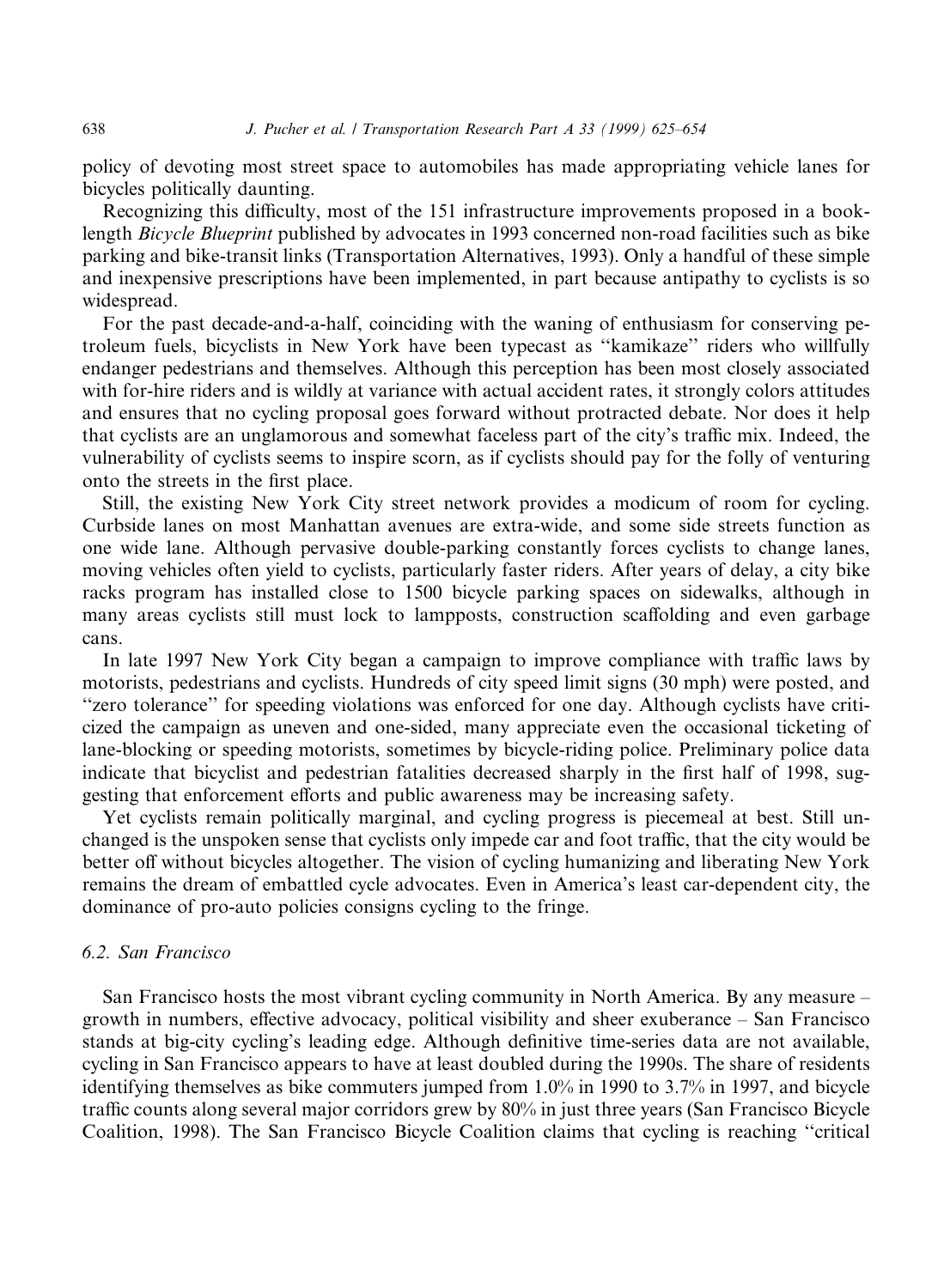mass,'' with the power of example creating new converts, while increased volumes socialize motorists to tolerate cyclists, engendering still more cycling.

The metaphor of a self-sustaining chain reaction is deliberate, as San Francisco's cycling resurgence has been sparked by "Critical Mass" rides held monthly since 1992. Begun as "organized" coincidences'' of a hundred or so cyclists, the rides have grown into mass happenings of thousands of riders who revel in commandeering the streets and sometimes taunting luckless drivers stuck in their midst. The Mass rides have erased the image of the lonely, beleaguered cyclist and made bike-riding a hip expression of community. Critical Mass rides have spread to other cities throughout the world, including London, Rio de Janeiro, Sydney, Zurich and Tel Aviv.

Curiously, the city's hilly topography helps cycling by fostering a proud and cohesive bicycling community. Navigating San Francisco by bike takes both conscious planning and cycling muscles, so residents who ride often identify with cycling. Bike messengers are more immersed in cycle culture than their counterparts elsewhere and are less prone to the feckless behavior that has impeded bicycle progress in other cities.

Another ingredient in San Francisco's successful cycling mix is the San Francisco Bicycle Coalition (SFBC). Over a period of extraordinary growth  $-$  from a handful of "refounding" members in 1991 to 1700 members in  $1998 -$  the SFBC has stayed connected to cycling's grassroots as it maneuvers inside the city bureaucracy. After police arrested a hundred Critical Mass riders in July 1997, leading to a mini-riot, a monumental traffic jam, and front-page coverage, the SFBC deftly steered the ensuing debate toward the more prosaic but real shortcomings of the city's transportation system, ranging from dangerous cycling conditions to downtown gridlock and inadequate transit.

Nevertheless, in a stunning reversal a year later, the city administration withdrew support for an on-street bike lane network that officials had painstakingly mapped from dozens of routes blazed by cyclists. The network would have significantly expanded the city's bike routes, which now comprise approximately 20 km of multi-use paths, 30 km of on-street lanes, and 50 km of streets with widened curb lanes, out of a total of 1425 km of streets and highways (Tannen, 1998). Activists hope to counter with "Bike Summer," a world showcase for cycling in San Francisco in 1999.

By working creatively and persistently for fewer cars, better transit and pedestrian safety, as well as improved bicycle facilities, the SFBC is transcending the customary narrow focus of cycling advocacy to promote a fully pluralistic transportation system. Notwithstanding the lanenetwork setback, the dream of a cyclist-led movement to make city streets safe for all is alive and well in San Francisco.

#### 6.3. Boston

Boston and its near neighbors Cambridge and Brookline are characterized by a large student population, walkable neighborhoods, and an urban core that is almost European in its density, compactness and narrow streets. Not surprisingly, there is more cycling in the Boston area than in most American cities. In 1991, bicycles accounted for 2.7% of trips in Cambridge, 2.5% in Brookline, and 1.5% in Boston (calculations based on CTPS, 1995).

Utilitarian cycling is popular in the Boston area for the same reasons it is widespread in Europe  $-$  it is often the quickest way to get around. Only recently, however, have local governments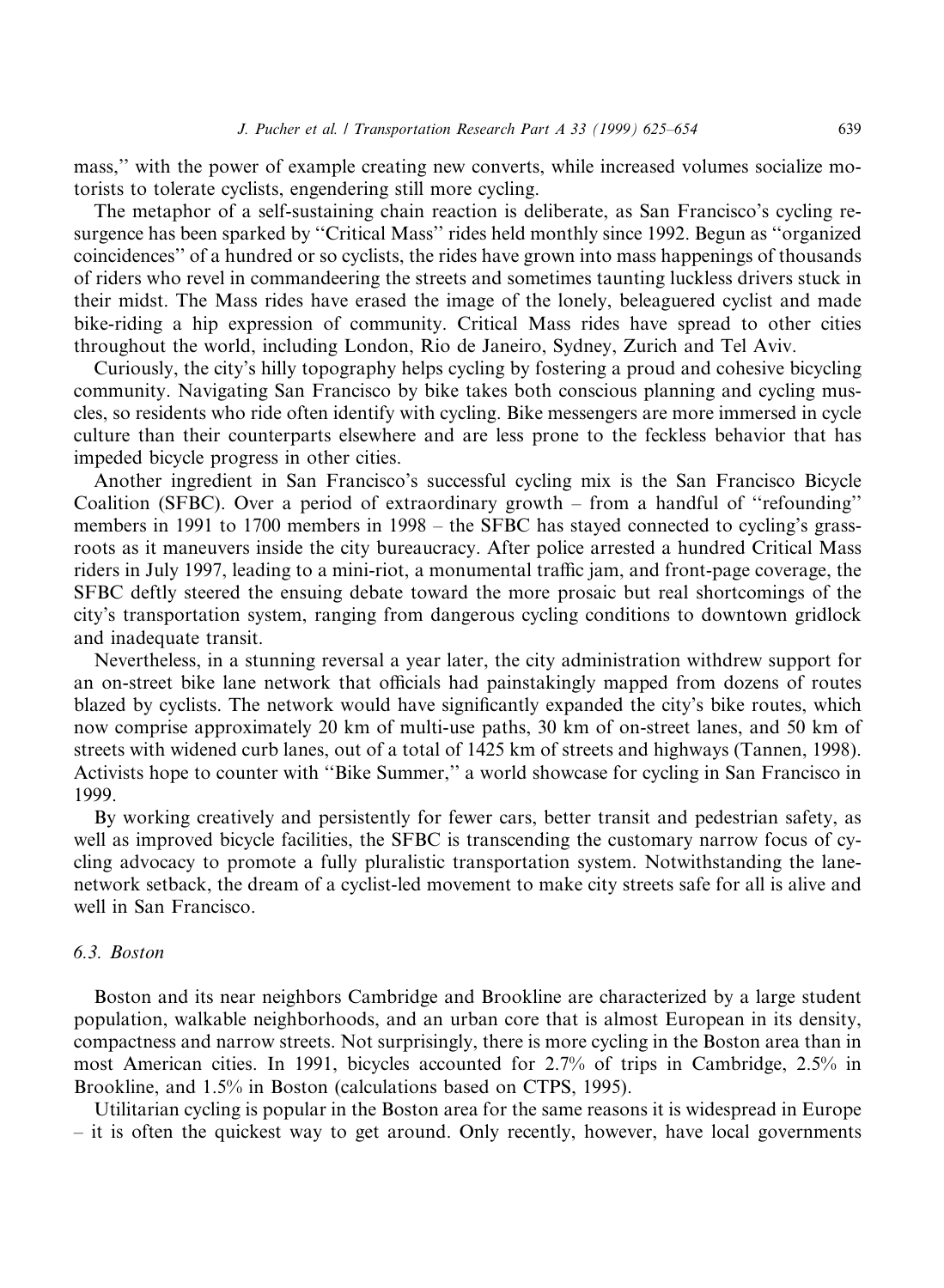attempted to improve cycling conditions. Cambridge established a governmental bicycle committee in 1991, with the City of Boston following in 1996 and Brookline in 1997.

Between 1995 and 1998, Cambridge striped 6 km of on-street bike lanes, mostly on streets with wide lanes. Less progress has been made in Boston, however, where some major streets feature lanes so narrow that cyclists must completely occupy a travel lane orrisk riding into opening doors of parked cars.

As in Boston, officials in neighboring Brookline have expressed interest in bike lanes, but not where it requires removing on-street parking or reducing through traffic to only one lane. In one road reconstruction project, the town plans to stripe an intermittent bike lane  $-$  marked only where the road width permits maintaining at least two through lanes and a parking lane.

Cambridge has required bicycle parking as part of its zoning code since the 1980s, and racks are included as part of standard street furniture in reconstruction projects in all three municipalities. Cambridge has installed 330 cycle parking racks on sidewalks and is planning more. Boston recently requested bids to install its first 350 racks.

The Cambridge school system began mandatory bicycle safety presentations in elementary schools in 1997, but otherwise there is little school-based bicycle education in the area. In the 1980s the Boston-based advocacy group Bikes not Bombs was one of the pioneers of the "Earn-a-Bike'' program, in which kids earn a recycled bicycle after they have learned to overhaul it and ride it safely. The program has spread to 40 American and Canadian cities under the auspices of the Youth Bicycle Education Network.

In 1997, spurred by complaints from walkers about cycling on sidewalks, Cambridge trained its entire police force in bicycle enforcement and began ticketing scofflaw cyclists. In Boston, heavily publicized collisions between bicycle messengers and pedestrians in 1991 and 1997 led to laws requiring licensing and registration of bicycle messengers and their employers. Still, citations remain rare for road users of any type, and illegal and dangerous traffic maneuvers are common among cyclists and motorists. Even some Boston bicycle police officers regularly violate traffic rules.

Cyclists flock to the 29 km of traditional recreational paths along the Charles River, despite their narrow width (under 2 m in some places), unsignalized intersections, and space competition from joggers, skaters, and walkers. The 18 km Minuteman Bike Path through three northwest suburbs opened in 1992 and has attracted many new bicycle trips (Lewis, 1996). Similar rail trails have been designed in many of Boston's suburbs but are being fought by abutters who fear crowds of cyclists in their back yards.

Demographics, topography and urbanity make Boston and environs a candidate for a bicycle boom. Although the area has more cycling than the typical US metropolis, its vast biking potential remains untapped.

# 6.4. Toronto

Toronto is one of the coldest of our case study cities, yet it has one of the highest rates of bicycle use of any large North American city.<sup>7</sup> In 1991, 2.3% of Toronto adults said they cycled to work

<sup>&</sup>lt;sup>7</sup> All references in this section are to the new City of Toronto which was formed on January 1, 1998 by consolidating the former Municipality of Metropolitan Toronto and its six constitutent local municipalities (the old City of Toronto and five others).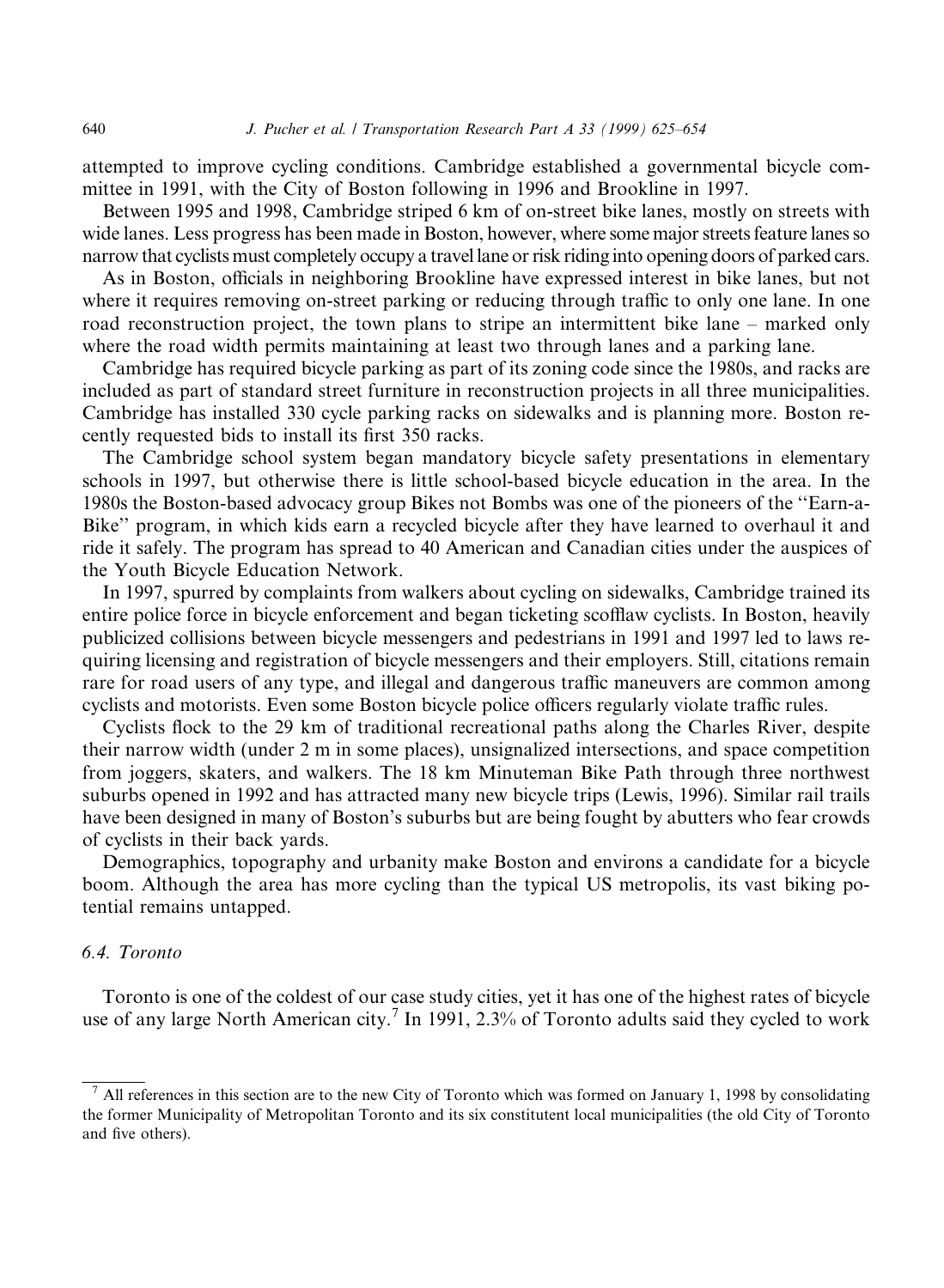at least occasionally, with twice that many in the old city of Toronto (Daniel Egan, personal communication, 1998). The number of bicycle trips to the Toronto central area increased by 75% between 1987 and 1993 (City of Toronto TCCC, 1994, 1996), and more recent traffic counts suggest that usage has held steady at this higher level (Daniel Egan, personal communication, 1998).

In Toronto, as in many other cities, a threat to cyclists' rights served as a catalyst to cyclist organizing and progress. In 1974, Toronto planners proposed prohibiting cyclists from arterial roads and relegating them to sidewalk bikeways and park trails. Out of the ensuing protest and debate an official city advisory board, the Toronto City Cycling Committee (TCCC), was established a year later. The city's Planning and Development Department created a professional staff to support the committee in 1983.

Toronto is one of the few cities that sponsors a substantial bicycle education program. The TCCC produces posters, flyers and public service announcements, sponsors cycling classes and stages occasional high-profile traffic enforcement events. The training program may be the largest in North America, with 500 child and adult students each year (City of Toronto TCCC, 1995). Although the  $12-18$  hour classes attract a small portion of the cycling population, graduates' knowledge is spread informally to other cyclists.

For years, the annual Bike Week during May has been a catalyst for cycling outreach and advocacy. The city's myriad bicycle-related groups hold neighborhood tours, bicycle art auctions, parades, demonstrations, festivals, and lectures. Bicycle user groups started as Bike Week organizing committees in the early 1990s but have grown into year-round cycling support networks in dozens of neighborhoods and workplaces. In some cases they now include promoting "green" transport modes such as transit.

Businesses that accommodate cycling customers (for example by providing bicycle parking) can receive plaques identifying them as Bike Friendly Businesses. This effort has expanded into a larger joint public-private initiative, Moving the Economy, promoting economic development in sustainable transportation.

Cycle activists have created other innovative programs. Intersection trains community bicycle activists, houses a sustainable transportation library, and publishes materials on cycling and transport. The *Community Bicycle Network* (*CBN*) provides bike trailer rental, operates a bike delivery program for local businesses, and co-ordinates a network of volunteer-run, bike recycling, repair and training centers serving people in need. Advocacy for Respect for Cyclists (ARC) provides legal support for crash victims, organizes memorials for cyclists killed on the streets and promotes changes in traffic law to improve bicycle safety.

After two cyclists were killed within a week in Toronto in 1996, ARC persuaded the regional coroner to undertake a comprehensive study of cycle accidents  $-$  the first such epidemiological study in North America in over a decade. After a two-year study, the coroner recommended amending Ontario's Highway Traffic Act to give cyclists precedence over motorists where the right of way would otherwise be ambiguous, and requiring sideguards on heavy trucks to keep falling cyclists from being swept under the wheels. These and other proposals by the coroner break new ground in urging motorists' responsibility for cyclists' safety (Lucas, 1998).

The ubiquitous symbol of city support for bicycling is the post and ring. About 4000 of these simple bicycle parking devices were installed on Toronto sidewalks between 1984 and 1998. In the 1970s and 1980s, Toronto established 35 km of signed bicycle routes (generally residential streets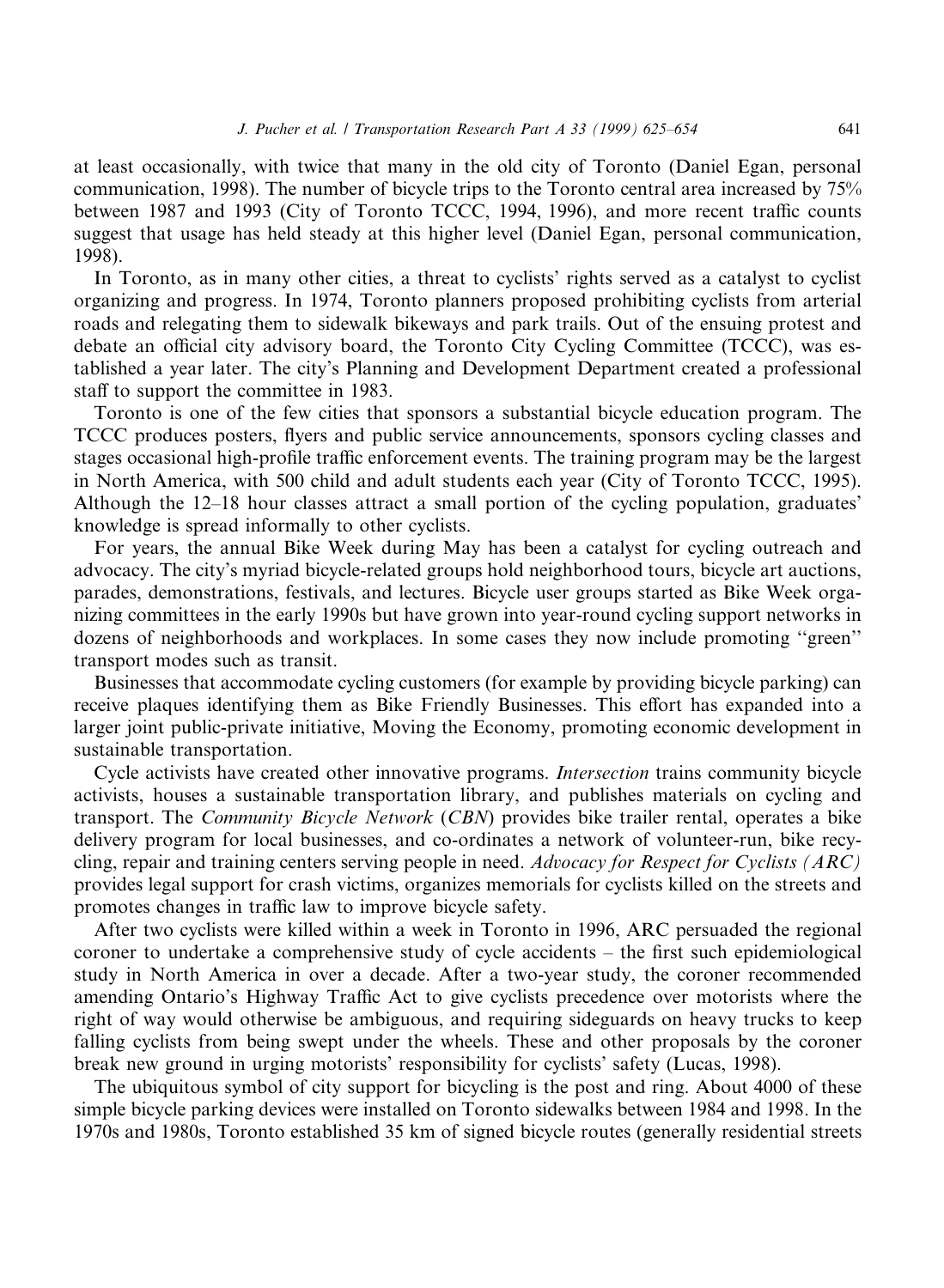with "Bike Route" signs), 43 km of bike paths, and 9 km of bike lanes. In one such project, one of six lanes on the high-speed Prince Edward Viaduct was converted to a shoulder bike lane; it is now one of the most heavily used bicycle corridors.

A new effort begun in 1993 to mark on-street bicycle networks brought the aggregate bike lane length to 50 km in 1998, out of 1053 km of roads in the old Toronto. Another 15 km of bike lanes per year are planned. Despite constant blockage by parked vehicles, Toronto streets with bicycle lanes show an average  $23\%$  increase in bike traffic two years after implementation (Daniel Egan, personal communication, 1998). Some of the increase may be from re-routed rather than new trips.

Toronto also leads most North American cities in maintaining and improving off-road paved trails, which total 125 km. The most popular of these shared-use paths run along the two river valleys surrounding the central area and along the lake shore. These paths are generally 3 m wide, but are being upgraded to the 4 m standard for new paths. In other improvements, crowded sections along the waterfront have been separated into parallel pedestrian and cyclist paths, gaps in one river valley path have been filled, and two new bicycle-pedestrian bridges have been opened (Barber, 1998). Some 200 km of new trails along hydro and rail corridors are under study (Daniel Egan, personal communication, 1998).

Toronto's experience shows that a high level of utilitarian cycling is attainable, particularly in older, dense North American cities, and that active involvement by advocacy groups and city officials can more than offset natural disadvantages such as cold weather.

# 6.5. Seattle

Seattle's damp climate and hilly terrain present more challenging conditions for cycling than most US cities. Yet *Bicycling* magazine has twice rated Seattle "best bicycling city," and cycling appears to be more widespread there than in any other major American city. Surveys show that 16% of Seattle residents cycle at least two days a week, and another 20% ride at least occasionally. Depending on the time of year and weather, between 4000 and 8000 residents commute by bike each day, with an overall work trip modal share of 2.3% (City of Seattle, 1991, 1998).

Over the past decade, the city government has implemented a wide range of programs to encourage bicycling. Seattle's Urban Trails System now includes 45 km of bike paths, 24 km of onstreet bike lanes, and 145 km of signed bike routes with wide curb lanes and shoulders. The City has set aside \$8 million for an additional 68 km of lanes, paths and routes, and further extensions are planned.

Complementing its Urban Trails System, the city is working to make all its roads bikeable through resurfacing, pothole patching, widening of curb lanes, drain grate replacement, better signage and lane striping and bike-activated traffic signals, along with free distribution of bikeroute maps (City of Seattle, 1998). The city's Spot Improvement program circulates postcard forms to cyclists to identify road and path maintenance needs (Rails-to-Trails Conservancy and the Association of Bicycle and Pedestrian Professionals, 1998).

Another Seattle innovation is police bicycle patrols, which began with only four officers in 1987 but now includes several dozen officers. The program has markedly improved criminal apprehension, reduced costs, and brought the police closer to the citizenry. Inspired by this success, over 2000 other American cities have adopted police bike patrols.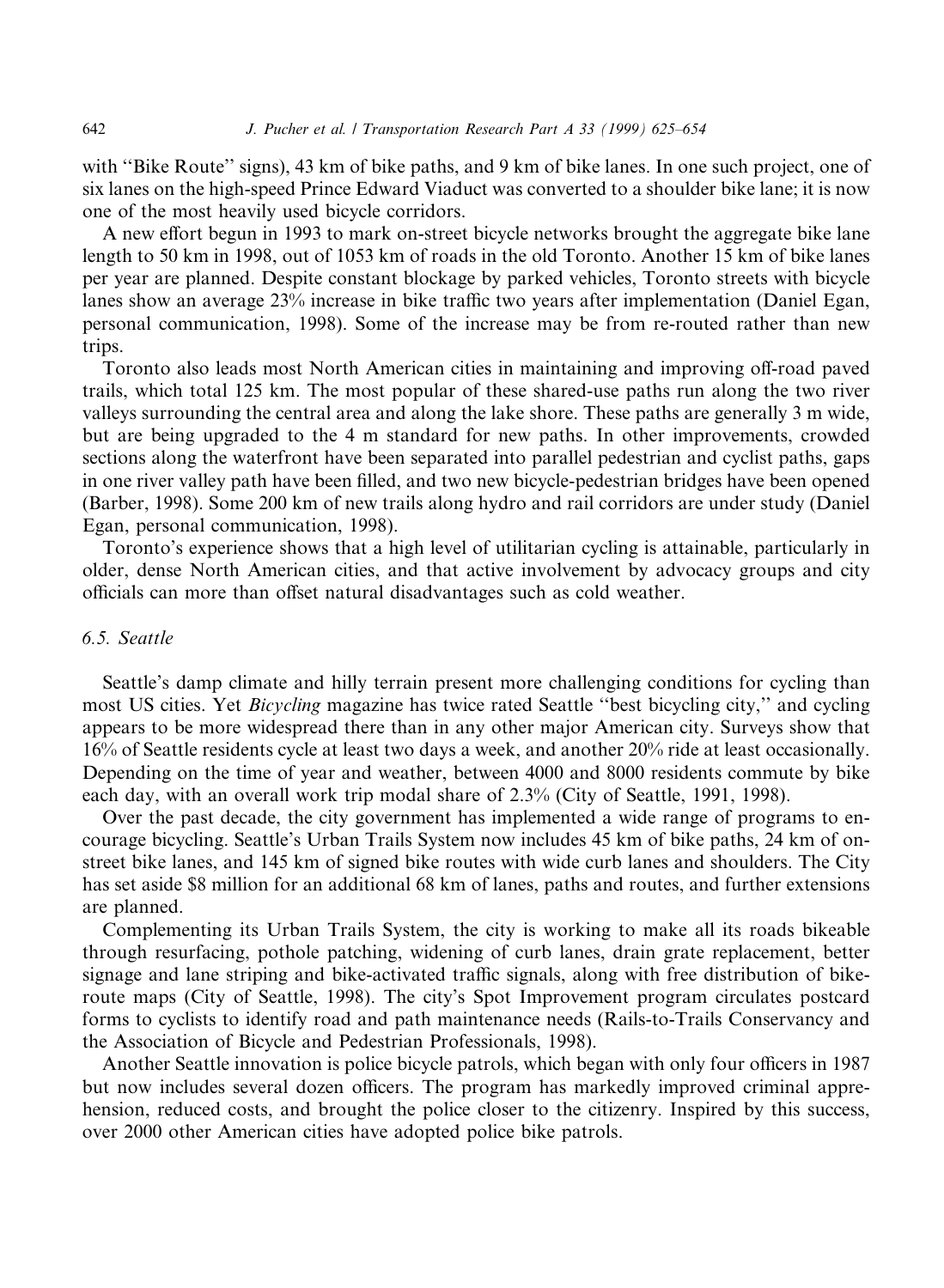Seattle also abounds in cycle racks and bike-bus connections. From 1993 to 1997, the city installed 1622 bike racks, both downtown and in neighborhood business districts. In addition, all city buses are equipped with two-bike external mounts serving passengers who cycle to and from a bus stop. Bicycle-bus trips, 300,000 annually, make both cycling and transit use more efficient and widespread.

Since 1977, a Bicycle Advisory Board meeting monthly has reviewed proposed bicycling projects and helped set funding priorities. The board includes representatives of local cycling advocacy groups, who are strongly rooted in the region's outdoor-adventure culture of mountaineering, hiking, kayaking, and cycling. Cycling advocacy is formally organized by the Cascade Bicycle Club (CBC) and the Bicycle Alliance of Washington (BAW, formerly Northwest Bicycle Federation).

CBC offers training classes for both children and adults and is the first bicycle club in the United States to contract with professional educators to provide cycling programs through schools, libraries, community centers and civic clubs. Although the focus is on safety (with free helmet distribution), there are also classes in bike repairs, health benefits of cycling, and expert cycling techniques. CBC also coordinates media campaigns for safer cycling, makes public presentations in Seattle neighborhoods, runs demonstrations and information booths at events and fairs and runs cycling summer camps (Cascade Bicycle Federation, 1997; Northwest Bicycle Federation, 1998).

CBC and BAW also organize mass events such as Bike to Work Day to publicize cycling and raise community and political support, and organize large-scale bike tours in and around Seattle. Both also lobby for bicycling-friendly transport policies at every government level.

Although such lobbying and public relations campaigns have generated support for pro-cycling policies in Seattle, it is not clear how much bicycling has actually increased as a result. The only time-series data available indicate that peak morning cycling in downtown Seattle grew 28% from 1992 to 1995, thus mainly reflecting commuting trips, which account for almost  $30\%$  of all bike trips in Seattle (much higher than the national average) (City of Seattle, 1991, 1998). Seattle's director of bicycling programs reports that bike path traffic has increased to the point of congestion during peak periods (Peter Lagerwey, personal communication, 1998).

Frequent drizzle and hilly topography remain deterrents to cycling for many residents. Indeed, surveys show that on rainy days utilitarian cycling in Seattle falls by 45%, and recreational cycling by 80% (Washington State Transportation Commission, 1995). Nevertheless, Seattle is a leading model among major US cities for innovating and implementing policies to encourage bicycling.

# 6.6. Madison, Wisconsin

Madison has a tradition of cycling and government support of cycling dating to the bike boom of the early 1970s. Although smaller than most other cities in our study, it is much more urban than Davis, the other university town profiled here, and has harsher weather. Yet Madison has one of the highest rates of cycling in the US, and features more bike lanes and paths than most US cities of any size. It has also done much to improve the less visible elements of cycling infrastructure – roadway design, street maintenance, traffic enforcement, parking facilities, and theft prevention.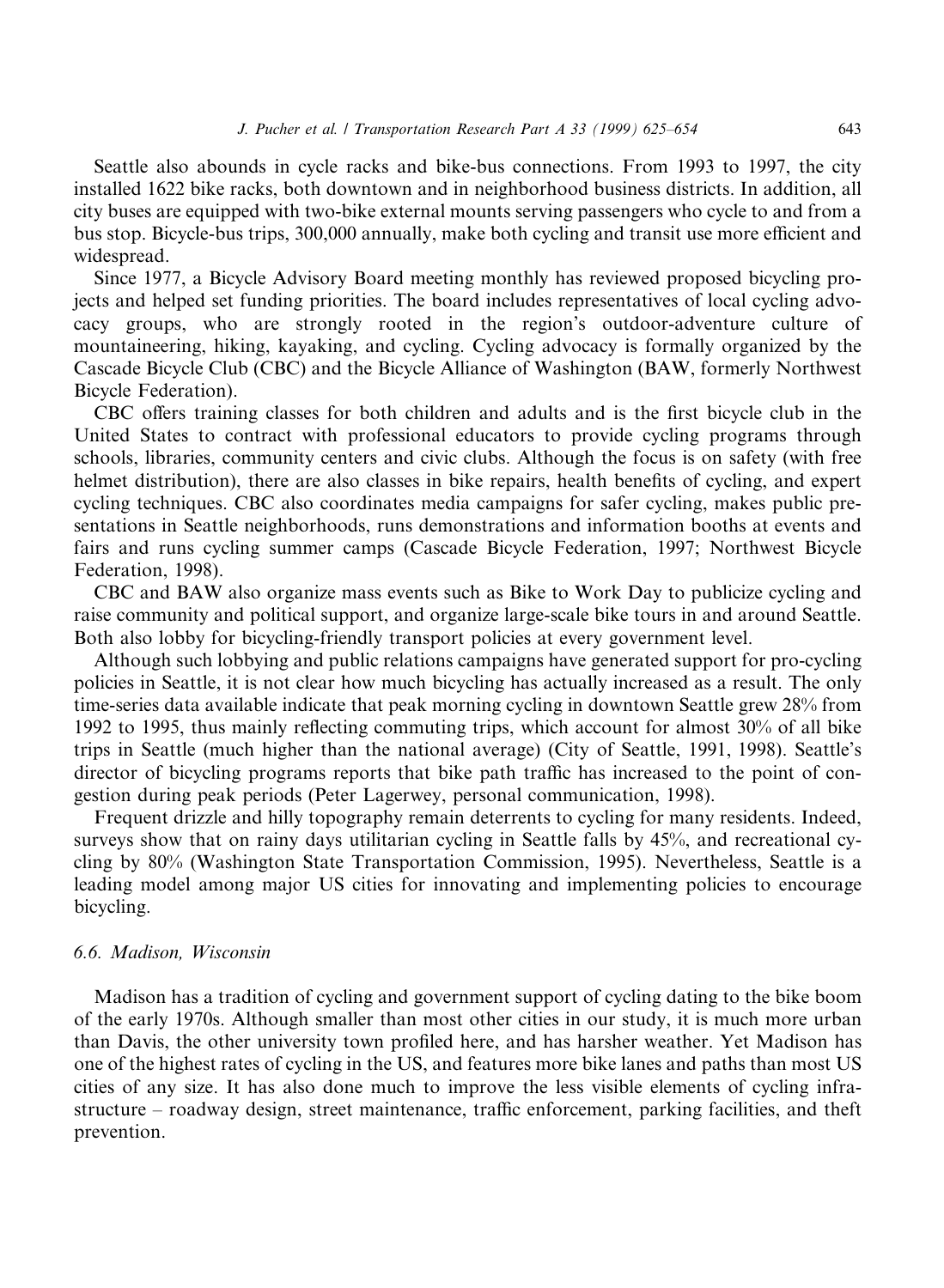For several years in the 1980s, Madison had a corps of police volunteer "bicycle monitors" empowered to warn and ticket bicyclists violating traffic rules. Currently, a bicycling training class is offered in the public schools, and a state-aided program teaches *Effective Cycling* classes to adults (Flucke, 1998), including state Department of Transportation staff. Madison publishes a Bicycle Map and Resource Guide with route and road quality information, safe cycling tips, and contact information.

Madison's network of bicycle paths and lanes, begun in the 1970s, now includes 35 km of bike paths, 26 km of streets with bike lanes, and 16 km of streets with wider than normal outside lanes. All new arterials have a 1.2 m bike lane, a 0.6 m gutter, and no on-street parking (Arthur Ross, personal communication, 1998). As in Toronto, some streets in the center city have ``managed parking'' lanes, where parking is prohibited during peak periods; at other times the additional width in the parking lane provides sufficient room for bicyclists.

Madison's zoning laws have required provision of bicycle parking since 1988, and the city recently began providing racks in public areas. Madison has well organized and promoted Bike to Work week events. The city circulates a bicycle request form similar to the spot improvement form pioneered by Seattle. Madison's form also includes space for entering bikeway suggestions and reporting bicycle-motor vehicle conflicts.

## 6.7. Davis, California

Davis, a small city a dozen miles west of Sacramento, is by far America's most bicycle-oriented municipality. As a university town with ideal cycling weather nearly year-round, Davis is well disposed to be bicycle friendly. Both the city of 52,000 and the University of California campus, with 20,000 students, are unique in America for their high levels of bicycling, the quality and completeness of their cycling infrastructure, and the extent to which cycling is now ingrained in their identity.

Bicycle facilities include thousands of parking racks serving virtually all stores, government offices and other public places; 56 km of off-street bike paths, another 56 km of wide on-street bike lanes on 80% of arterials and collector streets; and 11 grade-separated bike bridges and tunnels crossing expressways and other major roads. Many Davis neighborhoods are built around a network of superbly maintained greenways that provide recreation and transportation alike and foster children's independent mobility (Bicycle Federation of America, 1995).

More than 20% of all trips in the city are by bike, and many of these are with or by children. The city dispensed with school buses years ago, so kids reach school by bike or on foot. Bike trailers  $-$  two-wheeled buggies that attach behind any conventional bike  $-$  are as common a sight in Davis hauling kids and groceries as are ordinary bikes in some cities.

The centrally situated University of California, Davis campus is even more bicycle-oriented  $-\frac{1}{2}$ half of all trips are by bicycle, and most of the remainder are on foot. The core area was closed to ordinary car traffic in the mid-1960s, and all campus roads have wide, clearly marked bike lanes. Electronic gates exclude private vehicles without permits, so car-bike conflict on campus is rare. Every building sports huge clusters of bike racks, totaling 15,000 campus-wide. Roundabouts at major path intersections allow streams of crossing cyclists to pass safely. Indicative of the care given to cycling infrastructure, different radii were field-tested in the 1970s to determine the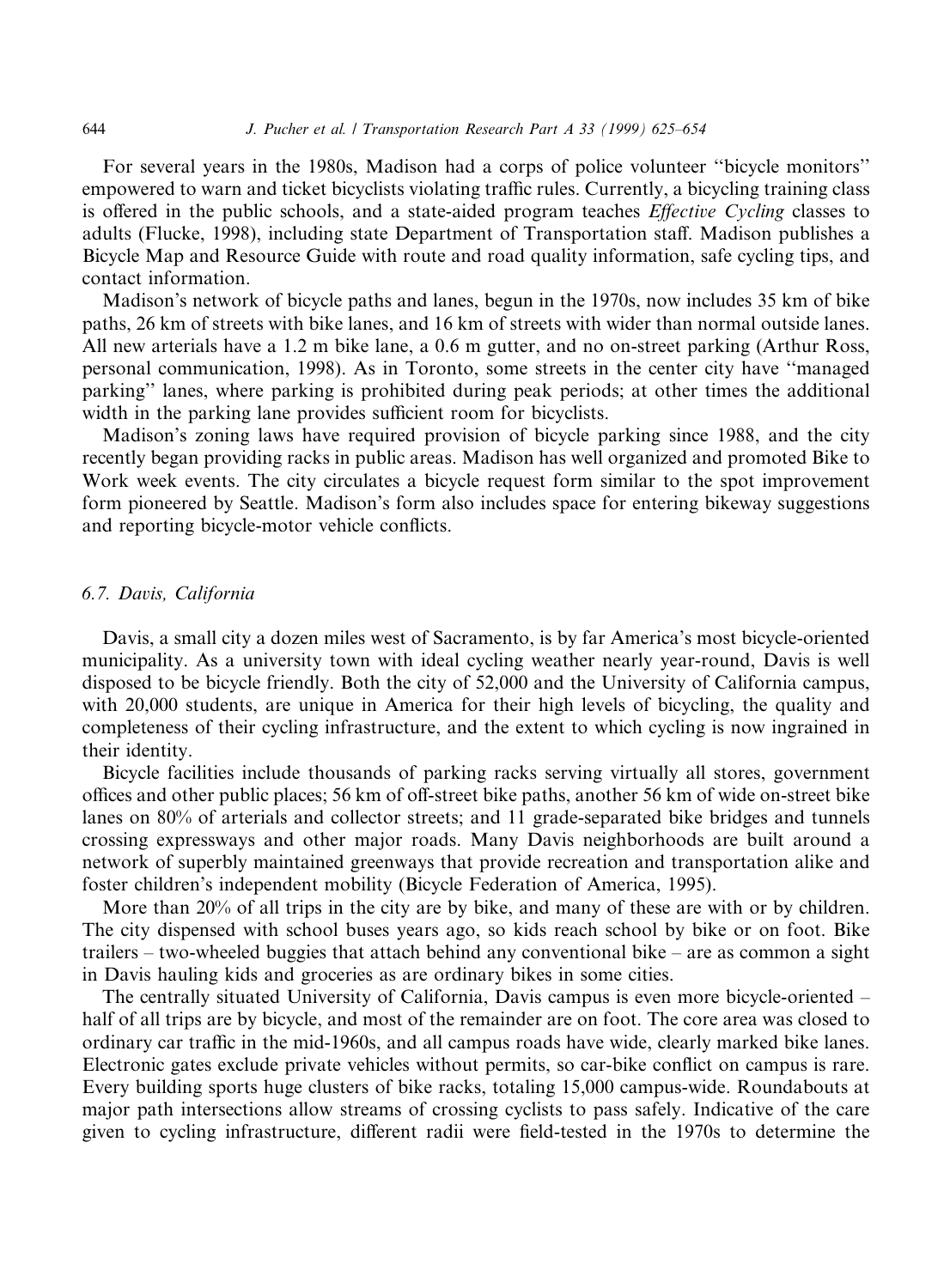optimal geometry before the traffic circles were constructed (David Takemoto-Weerts, personal communication, 1996).

Davis city and campus resemble the best cycling cities and towns of northern Europe, not just in high cycling percentages but in attitude and custom. Cyclists observe traffic laws, and drivers keep out of bike lanes and defer to bike riders' right-of-way. Both the city and campus police enforce traffic laws applying to cyclists and offer optional traffic safety lectures in lieu of payment of traffic fines. Motorists and cyclists alike seem pleased to be out of each other's way. In Davis, bike riders are neither eccentrics nor enthusiasts; they are ordinary people riding bicycles.

By rough estimate, the Davis campus alone accounts for about one in every thousand miles bicycled in America. If its cyclist fatality rate were the same as the nation's as a whole, the university could be expected to suffer at least one cycling fatality every few years. In fact, the campus has never had a bike-related fatality  $-$  a tribute to the quality of its facilities, its philosophy of separating motor vehicle traffic from bikes, and seemingly equitable rules that command adherence by all. Davis campus and the surrounding city prove that a genuine cycling infrastructure can attract and sustain high levels of responsible use even in the car-dependent US.

#### 7. Factors affecting cycling in North America

The preceding sections report that cycling has increased in North America over the past two decades, both in the aggregate and for seven case study cities. While the increases are encouraging, the share of total trips by bike in the US still stands at only about 1%, far lower than in most European countries (Pucher, 1997). In the final sections of this paper we assess the potential for increasing bicycling in American cities, and consider what policies and programs might be effective at promoting cycling.

Although climate and topography affect cycling levels, the case studies show that they do not explain differences in cycling rates among North American cities. A more important deterrent is the low-density sprawl of most American metropolitan areas, which increases average travel distances and renders utilitarian cycling less feasible. This factor alone may explain the higher cycling levels in Canadian cities, which are more than twice as dense as American cities (Schimek, 1996b; Pucher, 1994). European cities are denser still, leading to average trip lengths only about half those in the US (Pucher, 1995).

Nevertheless, even in the US, a considerable percentage of urban trips are within cycling distance. According to the NPTS, 28% of trips by all modes are one mile or shorter, and another 20% are  $1-3$  miles. Of course, some of those short trips are links of longer trip chains that are less readily bikeable. Nevertheless, the high percentage of short trips suggests great potential for increased bicycling, even in the low-density, sprawled cities of the US.

Why, then, does bicycling in the United States remain at low levels? Here we summarize eight key factors.

## 7.1. Public attitude and cultural differences

Is bicycling for transportation considered a normal thing to do? In the Netherlands and Denmark, it is usual for young and old, rich and poor, and students and executives alike to bicycle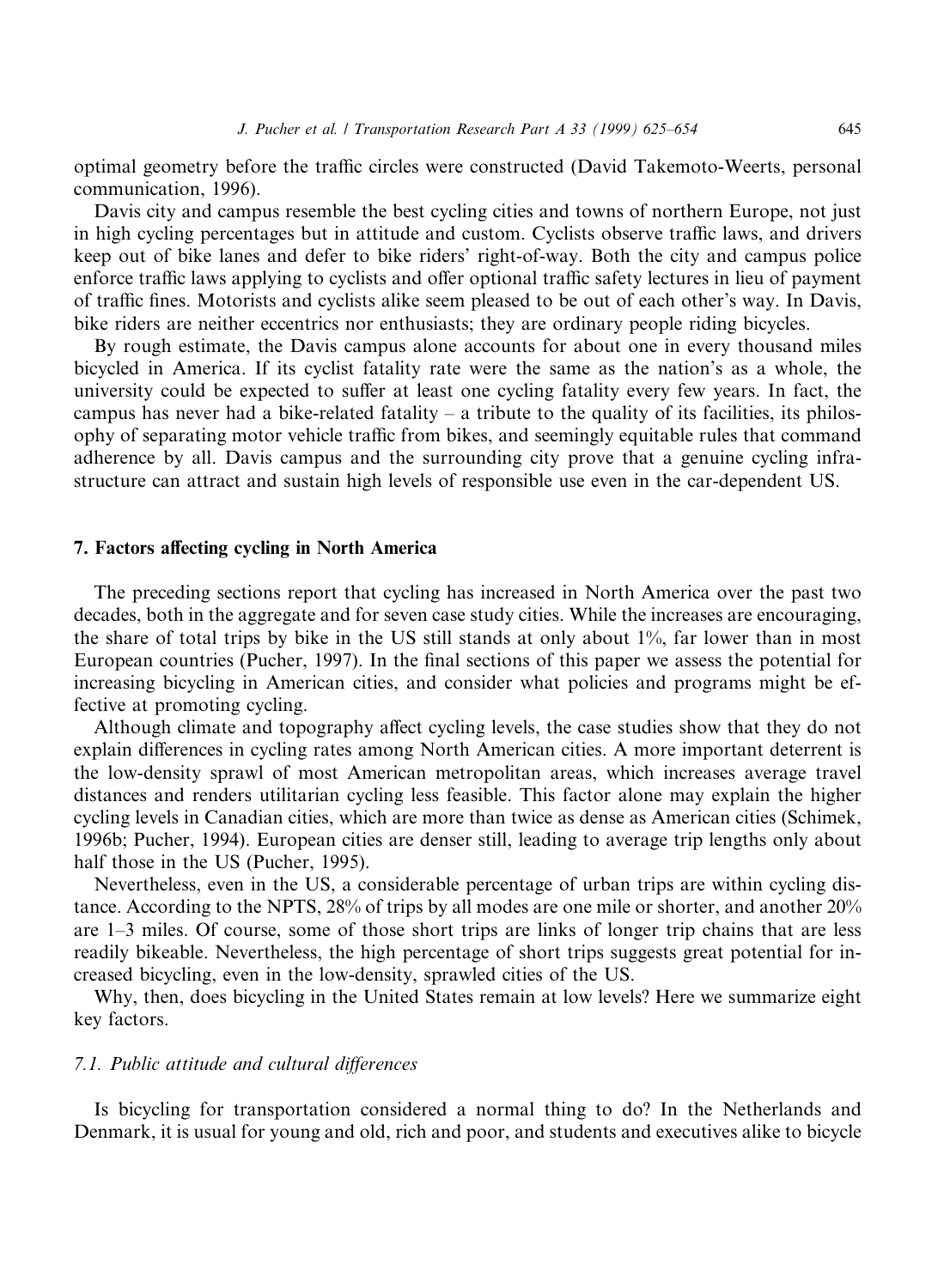for many different purposes. In the United States, most cycling is for recreation, and most cycle commuters are men. Even though a majority of Americans own a bicycle, cycling is considered a "fringe mode" in the US (Gordon and Richardson, 1998), befitting its 0.9% share of total trips. Utilitarian cycling is even less mainstream, with the bicycle used for only 0.3% of all work trips in 1995, according to the NPTS.

Culture, custom and habit are important. While the other factors listed below help explain which forms of travel behavior become widespread and thus considered "normal", countries with unbroken traditions of utilitarian cycling have an easier time maintaining that tradition. Where cycling is viewed as normal, people consider doing it when it is convenient, and they have access to the necessary equipment and knowledge. Similarly, motorists exhibit more respect toward cyclists, partly because they are more likely to cycle themselves or know others who do. In general, where there are few bicyclists, cycling is considered abnormal and this climate tends to be self-perpetuating.

#### 7.2. Public image

There is no single image of bicycling in America, but a multiplicity of perceptions dependent upon the type of cycling and the context in which it is viewed. Recreational cycling has a youthful, vigorous image since it is associated with sport and fitness; some car ads even feature recreational cyclists. Bicycling as a whole also has a positive environmental image, thanks to zero air pollution, negligible noise, and minimal energy use. In cities, where the vast majority of utilitarian cycling takes place, cyclists suffer from a renegade image associated with disobedience of traffic laws, and a pervasive sense of cyclists as an alien presence on roads intended for cars. Indeed, the various images of cycling are so heavily determined in relation to automobiles that utilitarian cyclists are variously seen as too poor to own a car, ``anti-auto,'' eccentric, or deviant. The perceptions of cycling as lying outside the mainstream of American life discourage bicycle use.

## 7.3. City size and density

Small, compact cities are more amenable to cycling since more destinations are accessible within a short bike ride, motor traffic volumes are lower, and there are less likely to be obstacles such as expressways and bridges. Indeed, to our knowledge, no very large city (2 million or larger) in either Europe or North America has bike use exceeding 10% of trips. Europe has many more small, dense cities where biking is convenient for reaching many destinations.

#### 7.4. Cost of car use and public transport

The cost, speed, and convenience of alternative modes have a crucial impact on modal choice. In the US, the low user-cost of autos is crucial in discouraging virtually all other modes, even walking. Low gasoline taxes, few road tolls, and ubiquitous free parking make auto use almost irresistible in the United States. At negligible marginal user costs, car use becomes a habit even for short trips that could be walked or cycled (Pucher, 1995). Not only are road tolls, taxes and fees far higher in Europe, but the extensive availability of transit makes car ownership less essential,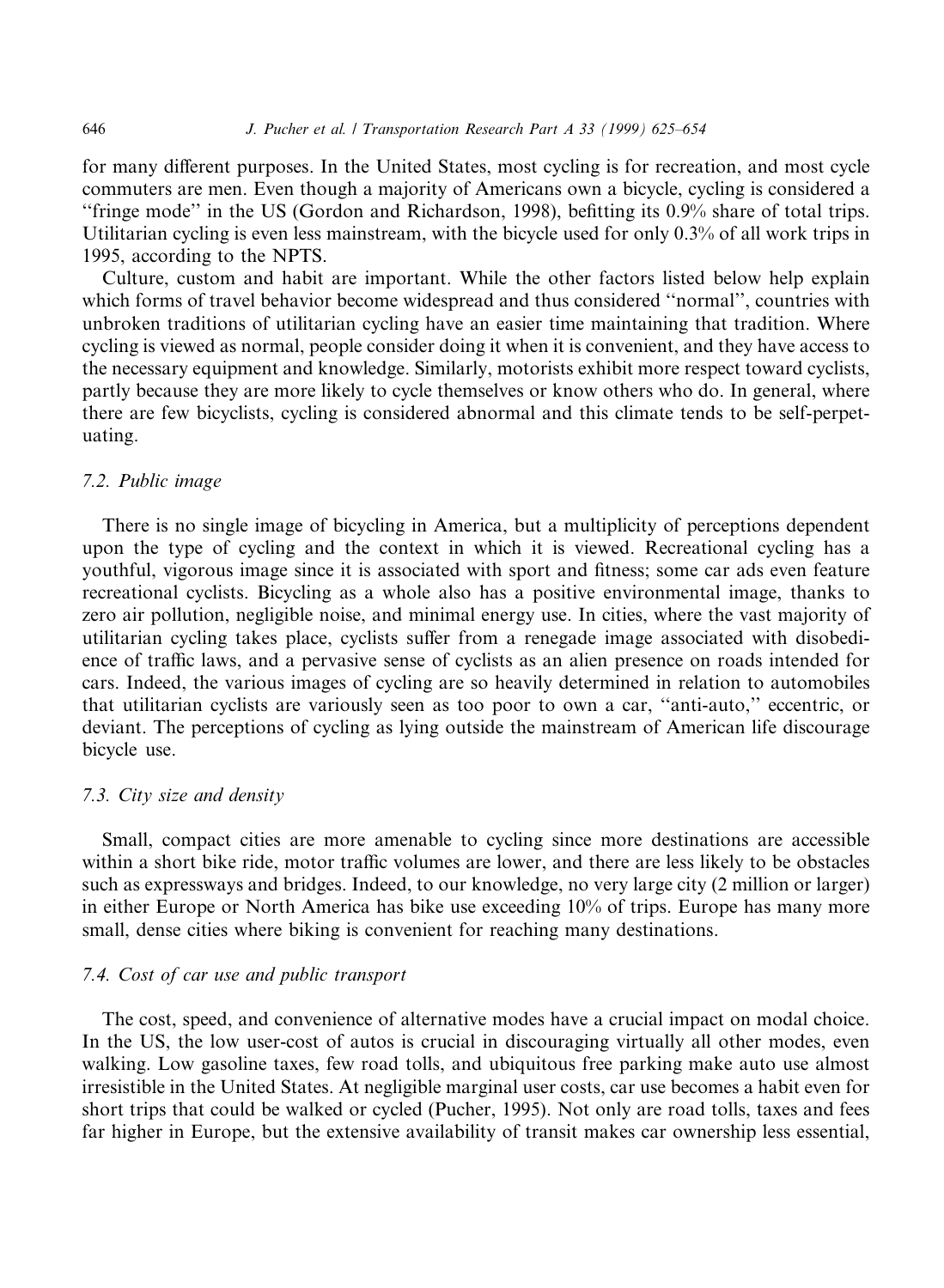thus reducing the number of car-owners and increasing the tendency to use bicycles for many utilitarian trips.

## 7.5. Income

Rising incomes make car ownership and use more affordable. Every econometric analysis of the relationship between income and auto ownership finds a very high positive correlation. This helps explain why university students are more likely to bicycle, and suggests that the bike share of travel should decrease over time as countries get richer and an ever-larger share of the population can afford cars. This generalization does not always hold, however. Although Denmark, the Netherlands, and Germany are among the wealthiest countries in the world, they have very high bike modal shares.

# 7.6. Climate

Cycling levels are obviously affected by climate. Three case study cities with relatively high levels of cycling (Davis, San Francisco, and Seattle) enjoy mild winters and, in the case of the first two, little rain. The extreme heat and humidity of summers in the southern United States clearly discourage cycling there. Yet the effect of climate on cycling may be exaggerated. In spite of mostly cloudy days and frequent rain and drizzle, northern Europe has the highest cycling levels, far higher than in southern Europe, where it is drier, sunnier and warmer.

#### 7.7. Danger

As discussed in Section 3, the possibility of accidental injury and death is a major obstacle to bicycling. Making cycling as safe or safer than driving will require behavioral changes by both drivers and bike riders, as well as development of more cycle-appropriate infrastructure. While several European countries have national cycle training programs and more strictly enforce traffic rules for both drivers and cyclists, efforts at such behavior modification have been far less extensive and less successful in the US.

Moreover, in the United States the elevated risks of cycling appear to be magnified by cultural attitudes that attribute cycling accidents to the supposedly intrinsic perils of bicycles. In contrast, motorist casualties are not ordinarily associated with the idea that driving is dangerous (Komanoff, 1997). From there it is a short step to blaming cyclists for their own peril, an attitude that permeates the reactions of everyone from police and courts to the cyclist's own family and friends and contributes to cyclists' marginal status. Thus, measures to reduce the statistical frequency of cycling accidents may need to be coupled with efforts to change public understanding of the nature of road dangers  $-$  a difficult task at best.

## 7.8. Cycling infrastructure

Unquestionably, separate bike lanes and paths for cyclists, together with better parking facilities, make cycling more attractive to non-cyclists. However, we are not aware of any rigorous statistical studies of their actual impact on increasing cycling levels; to some extent, such facilities may be a response to increased cycling instead of its cause. Nevertheless, every European city with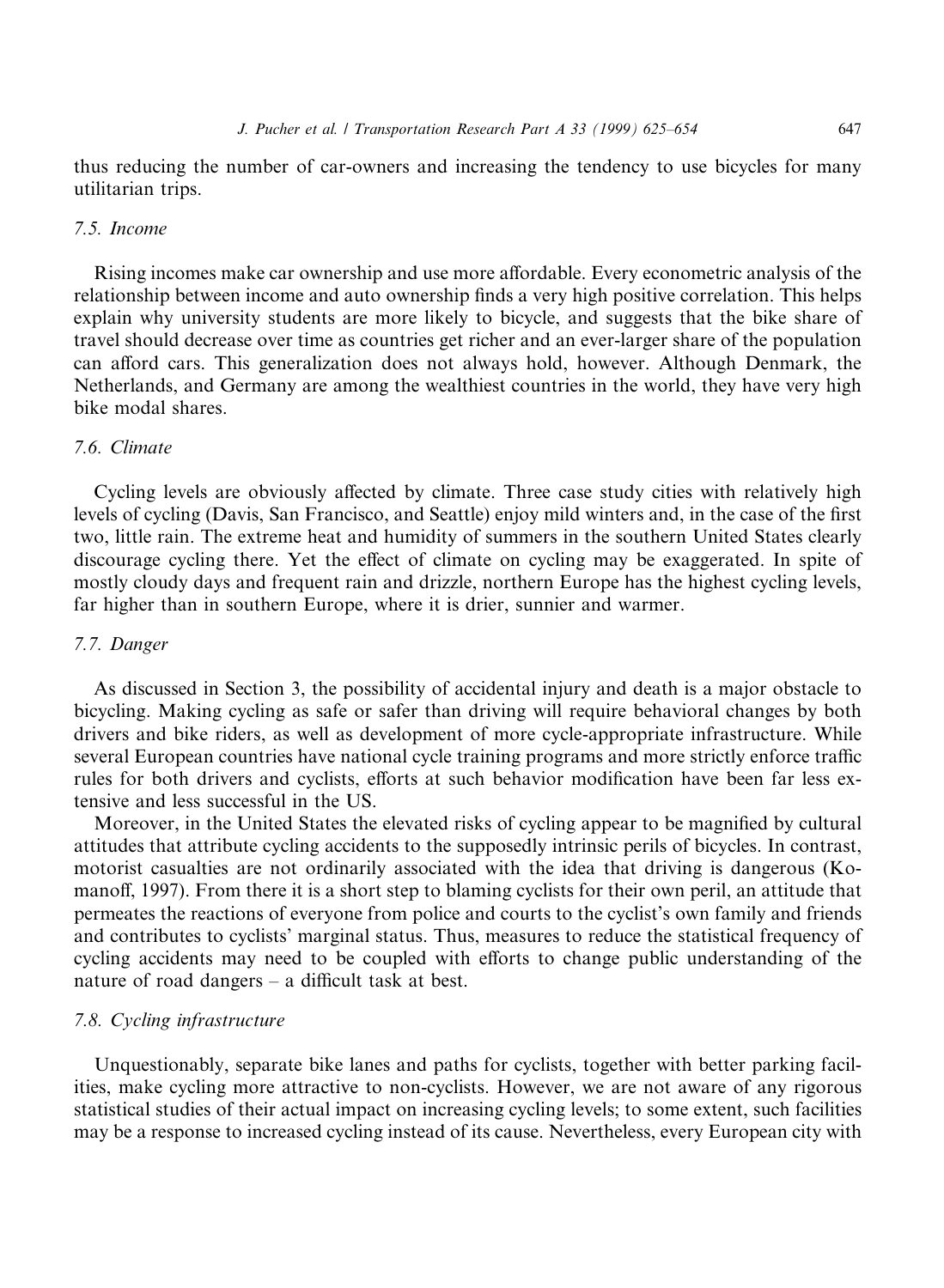high cycling levels has an extensive route system, including separate bike paths and lanes as well as general street use in traffic-calmed neighborhoods.

## 8. Steps to increase cycling in North America

Following are seven proposals for making cycling more widespread in the US and Canada.

## 8.1. Increase cost of auto use

Probably the most effective way to increase bicycling in North America would be to discourage auto use and increase its marginal cost, particularly for short auto trips that are both underpriced and most amenable to cycling. A sizeable increase in the price or inconvenience of driving would encourage people to seek other ways to travel and begin loosening the automobile's domination of daily transportation. Unfortunately, this approach is politically difficult. Indeed, the new federal transportation legislation (TEA21) fixes the federal gasoline tax at the same low level (approximately two cents per liter) for the next six years, and recently taxes on auto ownership have been rolled back in several states.

A more promising approach may be restructuring road taxes and auto insurance to shift lumpsum charges into marginal use fees, thus providing positive incentives to shorten trips and make greater use of non-auto modes (Litman et al., 1998). Blocking highway expansion also increases the time cost to drive and can make cycling more attractive, although it could also work against cycling by fomenting "rat-running" (driver use of local streets) and "road rage".

# 8.2. Clarify cyclists' legal rights

To a great extent, cyclists in the United States and Canada operate outside the prevailing system of traffic governance. As we have noted, many motorists and even police are not cognizant of cyclists' right to use ordinary roads, and there is scant appreciation of the vulnerability cyclists feel when autos impinge too closely. In contrast, many northwestern European cities actively promote cycling through conferences, fairs, and school programs, and their traffic rules, policing, licensing, and judicial systems uphold cyclists' rights far more than do their North American counterparts.

However difficult it may be, establishing motorists' accountability for their actions toward cyclists is crucial to improving bicycling safety and encouraging cycling. A key first step, noted in the Toronto case study, would be to establish as a principle of law that cyclists have precedence over motor vehicles where both are vying for the same road space and neither clearly has right of way over the other. With their preferential right of way established in law, cyclists might improve their adherence to traffic laws, leading in turn to greater consideration from motorists in a reinforcing process of mutual respect.

# 8.3. Expand bicycle facilities

As discussed earlier, separate facilities (bike paths and lanes) are not a panacea for making cycling easier and safer. Nevertheless, rail trails and mixed-use greenway paths have increased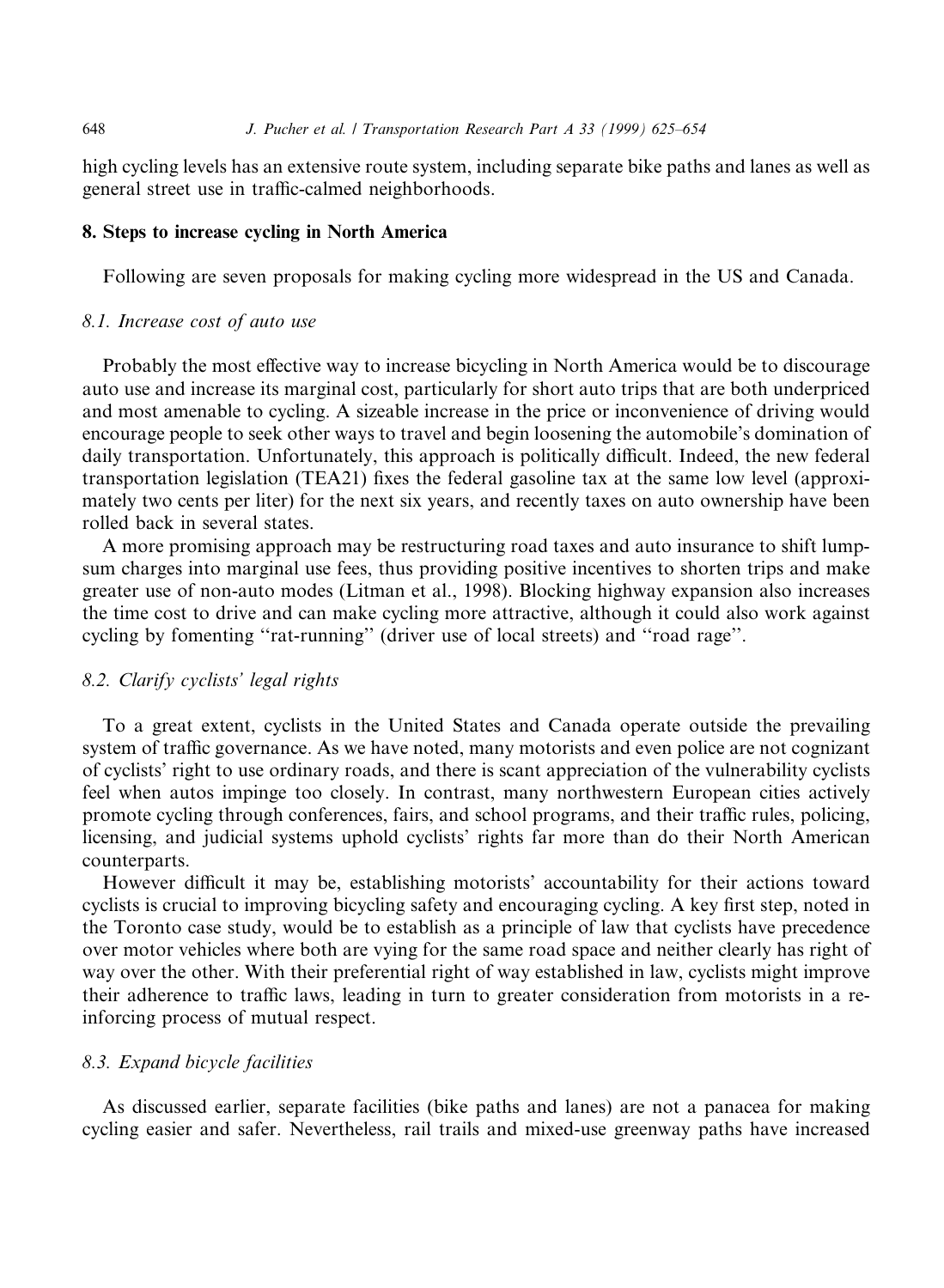recreational bicycling, and strategically located cut-through paths (as in Davis) can reduce trip times and thus encourage utilitarian cycling as well. The most successful bicycling programs examined in this article  $-\text{in Davis}$ , Madison and Seattle  $-\text{include }$  separate facilities in their overall strategy. Moreover, in every European country with at least 10% bike modal split, separate cycling facilities (and traffic-calmed neighborhood streets) are integral parts of the bike route system.

Separate paths and lanes are especially important for those unable or unwilling to do battle with cars for space on streets. Training courses may help, but they do not eliminate the inherent danger of cycling on the same right of way with motor vehicles, particularly for those whose mental or physical conditions limit their capacity to safely negotiate heavy traffic. The slowed reflexes, frailty, and deteriorating hearing and eyesight of many elderly make them especially vulnerable, while limited experience, incomplete judgment, and unpredictable movements put children at special risk on streets. And regardless of age, many people prefer to avoid the anxiety and tension of cycling in mixed traffic, aside from safety hazards. Bicycling should not be reserved for those who are trained, fit, and daring enough to navigate busy traffic on city streets.

#### 8.4. Make all roads bikeable

More than other countries, the United States must rely heavily on the general road network for bicycling. Some cities have bike lanes and paths that link up to some extent, but none has a complete route network approaching the dense network of bike paths and lanes in virtually every Dutch, Danish and German city and throughout the countryside, with official route designations, signage and maps. Even Davis and Seattle, with their impressive cycleways, must also rely on the general road system. Thus, a fundamental strategy to make America bikeable must be to improve roads through wider curbside lanes and shoulders, drain grate replacement, pothole patching, clear lane striping, and bike-activated traffic signals, while punishing motorist behavior that infringes upon cyclists' legal right of way. Seattle's efforts to improve the road infrastructure are a good model, but no US jurisdiction has taken real steps to inculcate motorist responsibility for cyclist safety.

## 8.5. Hold special promotions

Bike-to-work weeks and employer-based promotions appear to have been helpful in inducing North Americans to try  $-$  and then continue  $-$  cycling for transportation. Similarly, large-scale rides ranging from recreational and charity events to San Francisco's monthly Critical Mass rides help build cyclist confidence and provide mutual support and enthusiasm for cycling. In some cases such rides have also focused public attention on the needs of cyclists and helped force a shift toward more cycling-friendly public policies.

# 8.6. Link cycling to wellness

Numerous studies have documented the health benefits of regular exercise, and physical inactivity has come to be seen as a major cause of premature death in industrial societies, second only to tobacco. Cycling, potentially an ideal, low-cost way of getting that activity, has been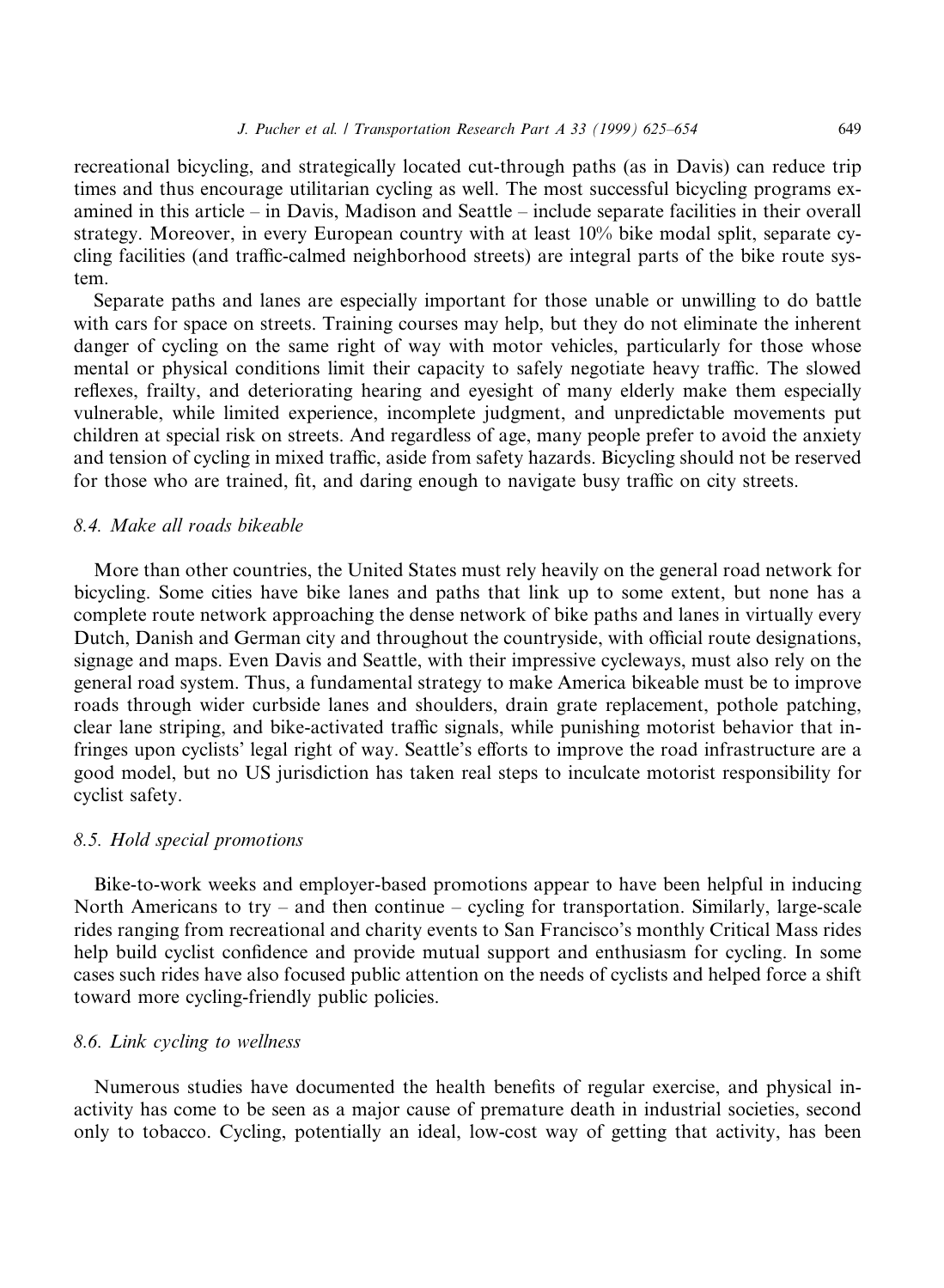linked in the public mind to risk-taking and danger, in part by health-based helmet promotions that implicitly link cycling to danger. The British Medical Association's finding that cardiovascular-related gains to longevity from cycling far outweigh collision risks, though widely reported in Europe, is little known in North America (BMA, 1992). New programs from the California Department of Health Services and the US Centers for Disease Control and Prevention seek to integrate routine physical activity into people's travel, work, leisure and family life by making physical environments more amenable to walking and bicycling (Seeley, 1998). Holistic and proactive efforts by the health community could boost cycling by casting it as a prudent, healthful choice.

## 8.7. Broaden and intensify political action

As emphasized by Wachs (1998), political action is essential to bring about changes in public policy to encourage more and safer cycling. Bicyclists in many parts of the United States are already well-organized, and have learned to wield political clout to obtain funding for cycling facilities. Cyclists have won pro-bicycling provisions in ISTEA and TEA21 that portend major expansions and improvements to systems of bike paths, lanes and parking. TEA21 also encourages better roadway design, which provides an important basis for making more roads bikeable.

Nevertheless, it remains to be seen how effectively cycling groups can pressure state highway departments to carry out the federal mandates. Similarly, cycling groups will have to continue to exert pressure at the local level to maintain and improve existing elements of the cycling infrastructure, such as bridge access, against the threat of prohibitions or banishment to substandard facilities. Cyclists will also need to open up another front: inducing police and courts to enforce the rights of bicyclists to use city roads and to curb driving privileges of motorists who violate those rights.

#### 9. Prospects for bicycling in North America

With the right set of public policies, bicycling in the United States could increase dramatically. As noted by both Wachs (1998) and Gordon and Richardson (1998), to date there has not been sufficient political support to pass and implement those policies. So far, only the easiest no-conflict measures have been implemented; most new bike paths and lanes in the United States do not directly compete with auto use. By contrast, many European cities have implemented policies that sharply restrict auto use in favor of walking and bicycling, especially in city centers (Pucher, 1997, 1998).

German, Dutch, and Danish cities give cyclists priority on certain streets and intersections and routinely employ "advanced" green lights and traffic-calmed streets. Some one-way streets have been made two-way for bicyclists, and cyclists are exempted from many turn restrictions for cars. Some European cities have dedicated car parking space to bike lanes or bike parking, not just to enable cycling but to discourage auto use. Enacting such measures has taken concerted political pressure, even in cities where 20% of the populace cycles regularly. Such auto-restrictive initiatives do not yet appear politically feasible in America. Too many Americans drive cars (and would feel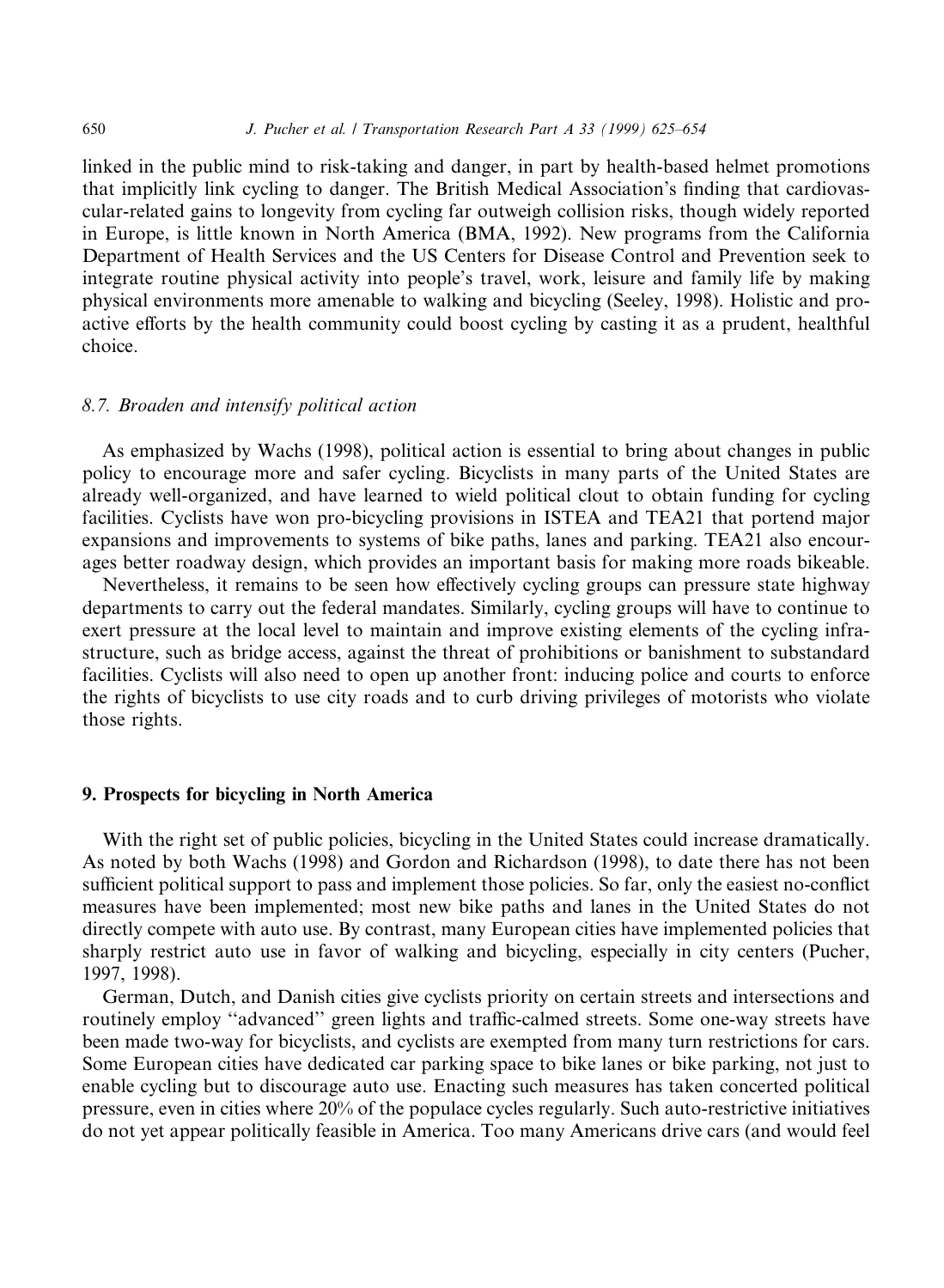hurt by such measures), and too few Americans presently bicycle (and feel they would benefit enough to fight for such measures).

It is possible to imagine a *deus ex machina* giving a strong boost to cycling in America  $-\rho$  perhaps an oil shock, or a cultural or style change toward bikes and away from cars, or ascendancy of a charismatic politician closely identified with cycling. But the more likely scenario is slow, painstaking progress: modest extensions and improvements in separate bicycle facilities, even more modest improvements in roadway design, and isolated instances of effective enforcement of cyclist rights to use public roads. Those measures may produce significant growth in bicycling in those cities that implement them. But overall, they will not produce a bicycling boom, unless the visible success of cycling enhancements in one or two major cities attracts imitators elsewhere.

#### Acknowledgements

The authors gratefully acknowledge the information provided by Joseph Barr, Daniel Egan, Elliot Gluskin, Jane Kent, Peter Lagerwey, Arthur Ross, Gian-Claudi Sciarra, Cara Seiderman, Paul Sugrue, Peter Tannen, and Sue Zielinski. The paper benefited from the helpful review comments of David R. Anderson, Per Gårder, Peter Jacobsen, Cathy Buckley Lewis, Renee Rivera, and Kenneth Small.

#### References

- Allgemeiner Deutscher Fahrradclub, 1997. Fahrradstrassen, Busspuren, Radwege und Einbahnstrassen. Allgemeiner Deutscher Fahrradclub (ADFC), Bremen.
- American Association of State Highway and Transportation Officials, 1999. Guide for the Development of Bicycle Facilities, 3rd ed., Final Draft. AASHTO Task Force on Geometric Design. Washington, DC.
- Aultman-Hall, L., Kaltenecker, M.G., 1998. Toronto bicycle commuter safety rates. Paper presented at the 77th Annual Meeting of the Transportation Research Board. Washington, DC.
- Baltes, M.R., 1996. Factors influencing nondiscretionary work trips by bicycle determined from 1990 US Census Metropolitan statistical area data. Transportation Research Record 1538, 96–105.
- Barber, J., 1998. Toronto cyclists: democracy in action. The Globe and Mail, September 4.
- Bicycle Federation of America, 1995. Davis, CA: America's best cycling city. Pro Bike News, November.
- Bicycle Institute of America, 1994. Bicycling Reference Book Transportation Issue, 1993-1994 ed. Washington, DC. British Medical Association, 1992. Cycling Toward Health and Safety. Oxford University Press, London.
- Canadian Meteorological Centre, Environment Canada, 1998. Climatological Normals. http://www.cmc.ec.gc.ca/ climate/normals/eprovwmo.htm. Ottawa, Ont.
- Cascade Bicycle Federation, 1997. 1997–1998 Education Work Plan. Seattle, WA: Cascade Bicycle Federation.
- Central Transportation Planning Staff, CTPS, 1995. 1991 Household Survey Datafile. Central Transportation Planning Staff, Boston, MA.
- City of Seattle, 1991. Seattle Bicycling and Walking Survey. Seattle Engineering Department, Transportation Division, Seattle, WA.
- City of Seattle, 1998. Seattle Bicycle Program. Seattle Engineering Department, Transportation Division, Seattle, WA.
- City of Toronto, Toronto City Cycling Committee, TCCC, 1994. City Cycling Facts 1: Bike Traffic Up 75%. Toronto, Ontario.
- City of Toronto, Toronto City Cycling Committee, TCCC, 1995. Bicycling Magazine North America's Best Cities for Cyclists. Submission by the Toronto City Cycling Committee, Toronto, Ont.
- City of Toronto, Toronto City Cycling Committee, TCCC, 1996. Bicycle City 2001: Creating a Bicycle Transportation Plan for the City of Toronto, Toronto, Ont.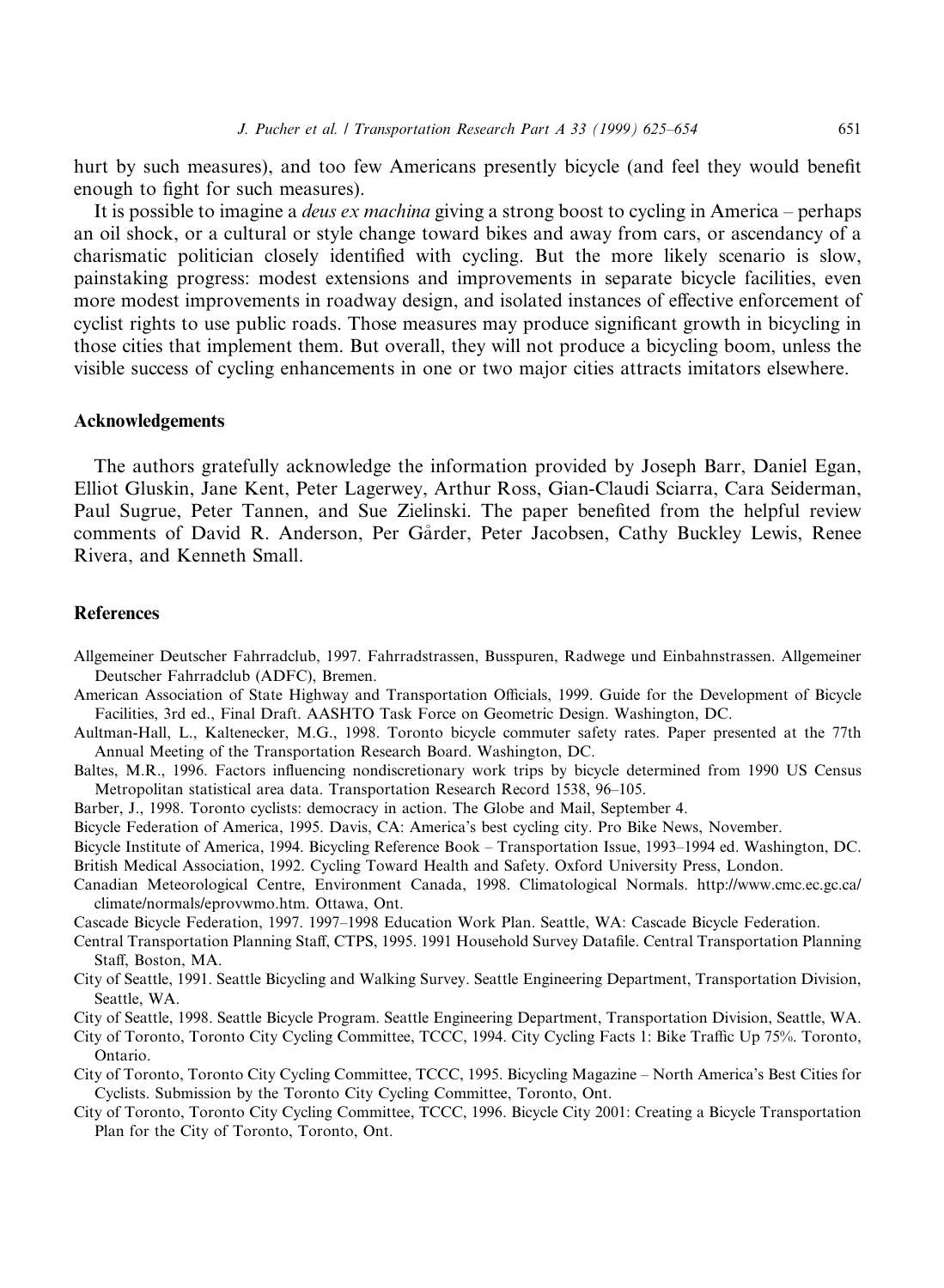- Clarke, A., 1997. Green modes and ISTEA in the United States. In: Tolley, R. (Ed.), The Greening of Urban Transport. Wiley, Chichester, pp. 339–356.
- Dutch Cyclists Union (Fietsersbond ENFB), 1993. Cycling in Dutch Cities: Ten Excursions in the Netherlands. Netherlands Ministry of Transport, Public Works, and Water Management, The Hague.
- Dutch Ministry of Transport, 1995. Cities Make Room for Cyclists: Examples from Towns in the Netherlands, Denmark, Germany, and Switzerland. Ministry of Transport, Public Works, and Water Management, The Hague, The Netherlands.
- The Economist, 1997. Fasten your safety belts. (Citing 1992 data from the Royal Society for the Prevention of Accidents.) 11 January, p. 57.
- Flucke, P., 1998. Bicycle Education in Wisconsin: `Let me count the ways.' Wisconsin Bicyclist 4 (1), 3. http:// danenet.wicip.org/bcp/bfw/wb4\_2.html.
- Franklin, J., 1997. Cyclecraft Skilled Cycling Techniques for Adults, 2nd ed. The Stationery Office, London.
- Forester, J., 1993. Effective Cycling, 6th ed. MIT Press, Cambridge, MA.
- Forester, J., 1994. Bicycle Transportation, 2nd ed. The MIT Press, Cambridge, MA.
- Gårder, P., Leden, L., Thedéen, T., 1994. Safety implications of bicycle paths at signalized intersections. Accident Analysis and Prevention  $26(4)$ ,  $429-439$ .
- German Ministry of Transport, 1995. Empfehlung fuer die Anlage von Radverkehrsanlagen ERA 95. Forschungsgesellschaft fuer Strassen- und Verkehrswesen, Cologne.
- Godefrooij, T., 1997. Segregation or integration? The Dutch approach. In: Tolley, R. (Ed.), The Greening of Urban Transport. Wiley, Chichester, pp. 229-238.
- Gordon, P., Richardson, H., 1998. Bicycling in the United States: a fringe mode? Transportation Quarterly 52(1), 9–11.
- Hartman, J., 1997. The Delft bicycle network revisited. In: Tolley, R. (Ed.), The Greening of Urban Transport. Wiley, Chichester, pp.  $299-306$ .
- Hulsmann, W., 1997. Towards the bicycle-friendly town in Germany. In: Tolley, R. (Ed.), The Greening of Urban Transport. Wiley, Chichester, pp. 287–298.
- Insurance Institute for Highway Safety, IIHS, 1997. Facts: 1996 Fatalities. http://www.hwysafety.org/facts/bike.htm Arlington, VA.
- Kaplan, J.A., 1976. Characteristics of the Regular Adult Bicycle User. US Department of Transportation, Federal Highway Administration. National Technical Information Service. Washington, DC.
- Komanoff, C., 1997. Restoring cycling habitat. Bicycle Forum 45, 6–13.
- Lewis, C.B., 1996. Minuteman-Charles river bikeway connector feasibility study. Central Transportation Planning Staff. Boston, MA.
- Litman, T., Komanoff, C., Howell, J., 1998. Road Relief Tax and Pricing Shifts for a Fairer, Cleaner, and Less Congested Transportation System in Washington State. Energy Outreach Center, Olympia, WA.
- Lucas, W.J., M.D., C.C.F.P., 1998. A report on cycling fatalities in Toronto 1986–1996 recommendations for reducing cycling injuries and death, Toronto, Ont.
- McClintock, H., Cleary, J., 1996. Cycle facilities and cyclists' safety. Transport Policy 3 (1/2), 67-77.
- Mathews, A.W., 1998. Motorists, bike riders clash, with mounting casualties. The Wall Street Journal, 31, August, B1.
- Moe, P., Wilkinson, W.C., Clarke, A., 1997. Bicycle and Pedestrian Planning under the Intermodal Surface Transportation Act (ISTEA): A Synthesis of the State of the Practice. Publication No. FHWA-PD-97-053. US DOT, Washington, DC.
- Moritz, W., 1998. Adult bicyclists in the United States characteristics and riding experience in 1996. Paper presented at the 77th Annual Meeting of the Transportation Research Board. Washington, DC.
- Municipality of Metropolitan Toronto, 1992. Key Facts 1992. Metropolitan Toronto Planning Department. Toronto, Ont.
- National Highway Traffic Safety Administration, NHTSA, 1998. Traffic Safety Facts. US DOT, Washington, DC.
- New York City Department of Transportation, 1990. Improving Manhattan Traffic Conditions and Air Quality Conditions – Effectiveness of Bicycle Programs.
- New York City Department of Transportation, 1998. Personal communication.
- Northwest Bicycle Federation, 1998. NowBike 1998 Annual Report. Seattle, WA.
- Pickrell, D., Schimek, P., 1998. Trends in personal motor vehicle ownership and use: evidence from the Nationwide Personal Transportation Survey. Federal Highway Administration. http://www-cta.ornl.gov/npts/1995/Doc/publications.html-ssi.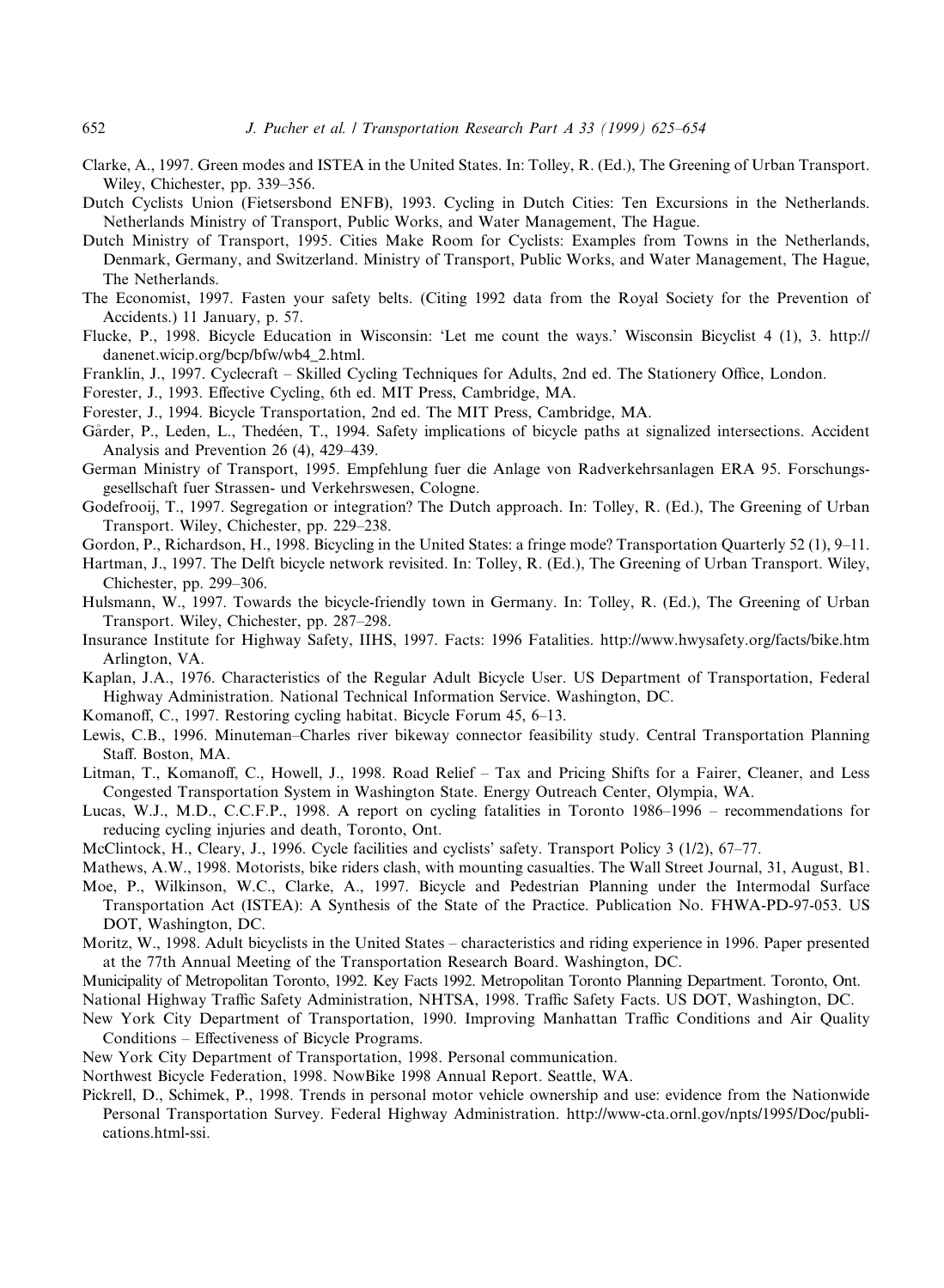- Pucher, J., 1994. Canadian public transport: Recent developments and comparisons with the United States. Transportation Quarterly 48 (1), 65–78.
- Pucher, J., 1995. Urban passenger transport in the United States and Europe: a comparative analysis of public policies. Transport Reviews 15 (2), 89-107; 15 (3), 261-277.
- Pucher, J., 1997. Bicycling boom in Germany: a revival engineered by public policy. Transportation Quarterly 51 (4),  $31-46.$
- Pucher, J., 1998. Urban transport in Germany: providing feasible alternatives to the car. Transport Reviews 18 (4), 285– 310.
- Rails-to-Trails Conservancy and the Association of Bicycle and Pedestrian Professionals, 1998. Improving Conditions for Bicycling and Walking: a Best Practices Report. US Department of Transportation, Washington, DC.
- Rails-to-Trails Conservancy, 1998a. Transportation Enhancements by the Numbers: A National Overview. Draft, 13 January.
- Rails-to-Trails Conservancy, 1998b. Web site. Accessed July 1998. http://www.railtrails.org.
- Rivara, F.P., Thompson, D.C., Thompson, R.S., 1996. Circumstances and severity of bicycle injuries. Snell Memorial Foundation. Harborview Injury Prevention and Research Center. Seattle, WA.
- Rivara, F.P., Thompson, D.C., Thompson, R.S., 1997. Epidemiology of bicycle injuries and risk factors for serious injury. Injury Prevention 3, 110-114.
- Robinson, D., 1998. Helmet laws and health. Injury Prevention 4, 170–172.
- San Francisco Bicycle Coalition, 1998. Personal communication.
- Sani, M., 1997. Could better roads boost commuting? Bicycle Retailer and Industry News. 1 December.
- Schimek, P., 1996a. The dilemmas of bicycle planning. Paper presented at the Joint International Congress of the Association of Collegiate Schools of Planning (ACSP) and the Association of European Schools of Planning (AESOP), 27 July, Toronto, Ontario. http://danenet.wicip.org/bcp/dilemma.html.
- Schimek, P., 1996b. Automobile and public transit use in the United States and Canada: comparison of postwar trends. Transportation Research Record 1521, 3-11.
- Seeley, A., Department of Health Services, CA, Active Communities Coordinator, 1998. Personal communication.
- Stutts, J.C., Hunter, W.H., 1996. Police-reporting of pedestrians and bicyclists treated in hospital emergency rooms. University of North Carolina. Highway Safety Research Center, Chapel Hill, NC.
- Tannen, P., 1998. San Francisco Bicycle Program Manager. Personal communication.
- Templin, N., 1996. The bicycle loses ground as a symbol of childhood liberty. The Wall Street Journal, 10 September, A1.
- Tinsworth, D., Polen, C., Cassidy, S., 1993. Bicycle-related injuries: injury, hazard, and risk patterns. Technical Report. US Consumer Product Safety Commission, Washington, DC.
- Tolley, R. (Ed.), 1997. The Greening of Urban Transport. Wiley, Chichester.
- Tschopp, J., 1997. Integration of bicycles and public transport in Basel, Switzerland. In: Tolley, R. (Ed.), The Greening of Urban Transport. Wiley, Chichester, pp. 441-446.
- Transport Canada, 1998. Transportation in Canada. 1997 Annual Report. Ottawa: Ministry of Public Works and Government Services.
- Transportation Alternatives, 1993. Bicycle Blueprint. Transportation Alternatives, New York.
- University of California, Los Angeles. Institute of Transportation and Traffic Engineering, 1972. Bikeway Planning Criteria and Guidelines. UCLA-ENG-7224. Los Angeles, CA.
- US Bureau of the Census, 1998. 1990 Census Lookup. Summary Tape File 3A. http://venus.census.gov/cdrom/lookup. Washington, DC.
- US Department of Transportation, 1994. Federal Highway Administration, 1990 Nationwide Personal Transportation Survey Databook, Washington, DC.
- US Department of Transportation, 1997. Federal Highway Administration, 1995 Nationwide Personal Transportation Survey Public Use Data Files, Washington, DC.
- US National Oceanographic and Atmospheric Administration, 1998. Climatological Normals, 1961-1990. http:// www.ncdc.noaa.gov/normals/us/us\_normals.html. Washington, DC.
- Wachs, M., 1998. Creating political pressure for cycling. Transportation Quarterly 52 (1), 6–8.
- Washington State Transportation Commission, 1995. Analysis of Bicyclist Counts in the Puget Sound Area and Spokane. Olympia, WA.